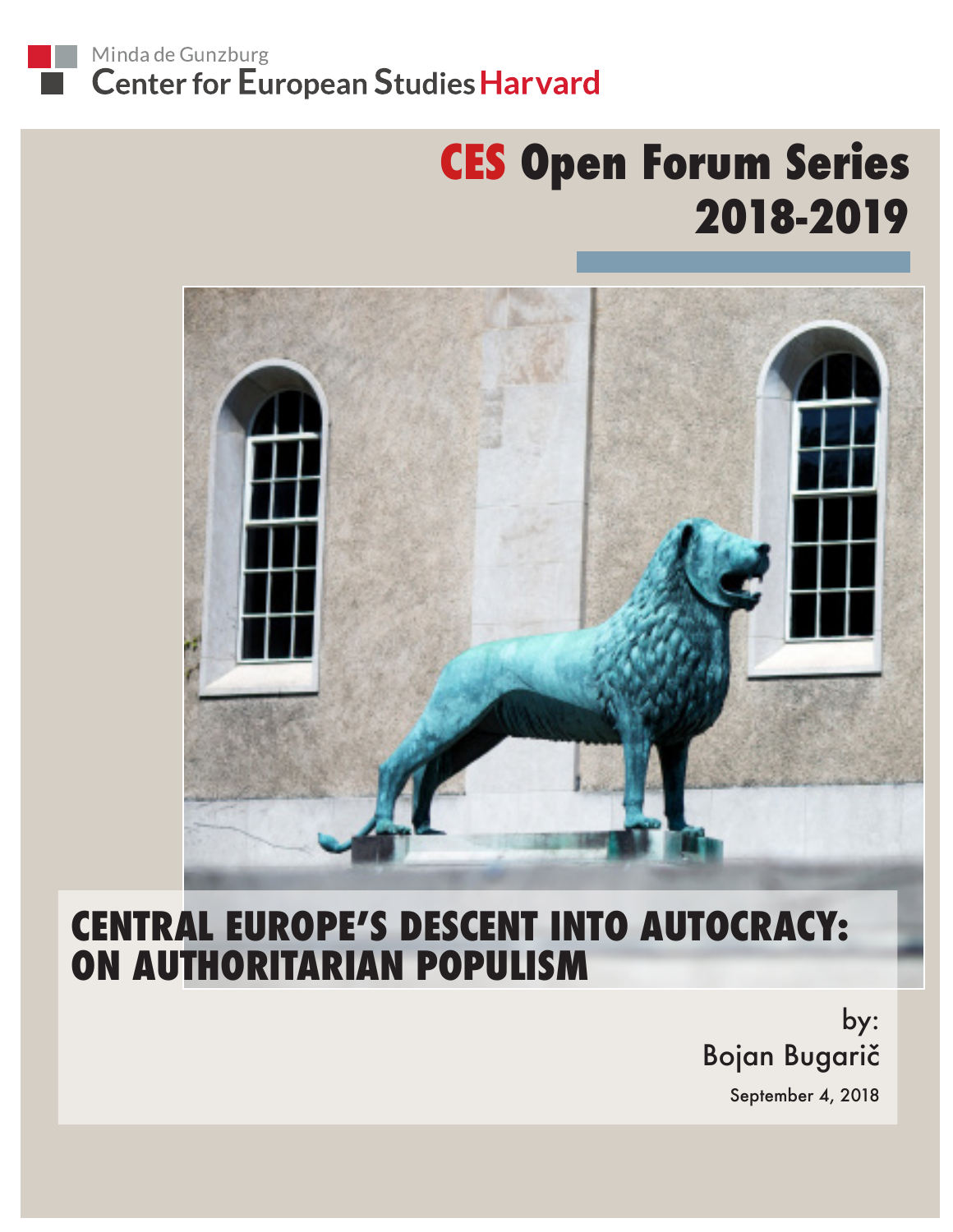### **About the Series**

The Open Forum Paper Series is designed to present work in progress by current and former affiliates of the Minda de Gunzburg Center for European Studies (CES) and to distribute papers presented at the Center's seminars and conferences. Any opinions expressed in the papers are those of the authors and not of CES.

## **Editors**

Grzegorz Ekiert and Andrew Martin

## **Editorial Board**

Peter Hall, Roberto Foa, Alison Frank Johnson, Torben Iverson, Maya Jasanoff, Jytte Klausen, Michele Lamont, Mary D. Lewis, Michael Rosen, Vivien Schmidt, Kathleen Thelen, Daniel Ziblatt, Kathrin Zippel

## **About the Author**

**Bojan Bugarič** is Professor of Law in the Department of Law at the University of Sheffield. His research focuses on comparative constitutional law, international economic law, and law/political economy of European integration.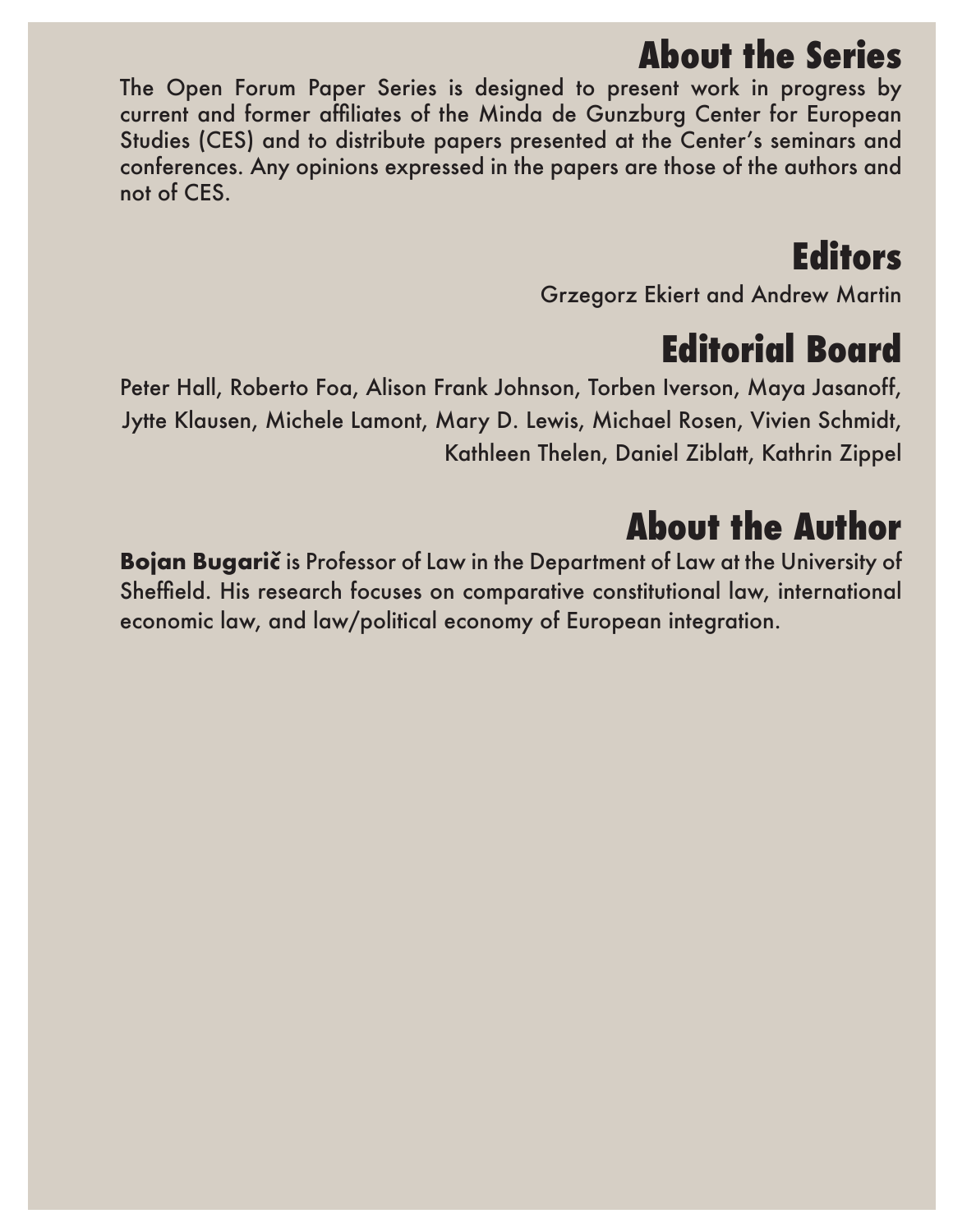#### **Abstract**

The article offers an analysis of the particular type of populism that has evolved in ECE, most notably in Hungary and Poland. The new populism in ECE differs from other populisms because it combines the elements of populism, ethno-nationalism and authoritarianism. Adhering to a similar script, which consists of sustained attacks on rule of law institutions, civil rights and freedoms, the media and electoral rules, both populist governments in a relatively short period of time dismantled almost all the key cornerstones of democracy in Hungary and Poland. The current surge of populism in ECE demonstrates that constitutional democracy is in great danger when its core principles no longer enjoy wide democratic support. Paradoxically, constitutional democracy can play its "counter-majoritarian" role only when a majority of the people believe that it is the only game in town. Ultimately, democratic political parties and social movements with credible political ideas and programs offer the best hope for the survival of constitutional democracy. The role of law and constitutional checks and balances is less of an essential bulwark against democratic backsliding than is traditionally presumed in the legal literature.

#### **Contact details**

Professor Bojan Bugarič, Department of Law The University of Sheffield, Western Bank, Sheffield, S10 2TN UK B.Bugaric@sheffield.ac.uk.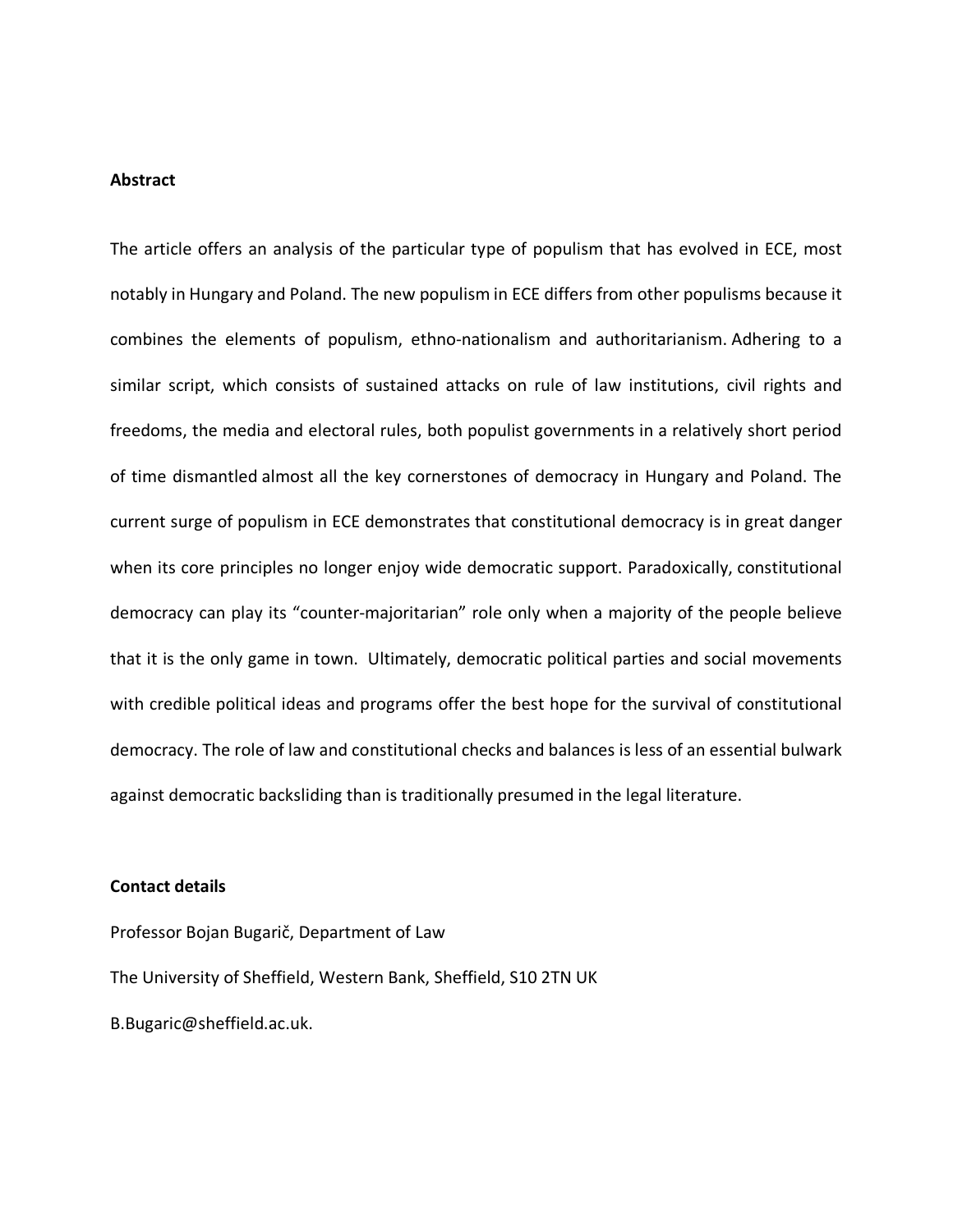#### **Central Europe's Descent into Autocracy: On Authoritarian Populism**

#### *1. Introduction*

We live in an age of populist resentment toward the liberal international order and its core constitutional form—liberal constitutional democracy.<sup>1</sup> Populists not only attack the policies that are based on core institutional pillars of this order, but quite often they also challenge the very foundations of liberal order as such. In other words, economic openness, political multiculturalism, respect for human rights, the technocratic nature of international organizations, and a liberal understanding of the rule of law are, among other things, blamed for intolerable levels of inequality, declining trust in democracy, rising danger of terrorism, and increasing fear of loss of one's "national" and "cultural" identity. Rival theories point to a variety of different factors, ranging from the effects of globalization and global trade on income distribution, $2$  to a

<sup>&</sup>lt;sup>1</sup> G.John Ikenberry, The End of Liberal International Order, 94 (1) INTERNATIONAL AFFAIRS 7-23 (2018); Edward Luce, THE RETREAT OF WESTERN LIBERALISM 13 (2017); Stefan Rummens, Populism as a Threat to Liberal Democracy, in THE OXFORD HANDBOOK OF POPULISM 568 (Cristobal Rovira Kaltwasser, Paul Taggart, Paulina Ochoa Espejo, Pierre Ostiguy eds., 2017); Jan Zielonka, COUNTER-REVOLUTION: LIBERAL EUROPE IN RETREAT 2 (2018). Here, liberal democracy is understood as a political system marked not only by free and fair elections, but also by the rule of law, the separation of powers and the protection of basic freedoms. Andrew Heywood describes liberal democracy as a form of democratic rule "that balances the principle of limited government against the ideal of popular consent." See Andrew Heywood, POLITICS 30 (2002).

 $<sup>2</sup>$  Dani Rodrik, Populism and the Economics of Globalization, draft, August 2017. available at:</sup> https://drodrik.scholar.harvard.edu/files/dani-

rodrik/files/populism\_and\_the\_economics\_of\_globalization.pdf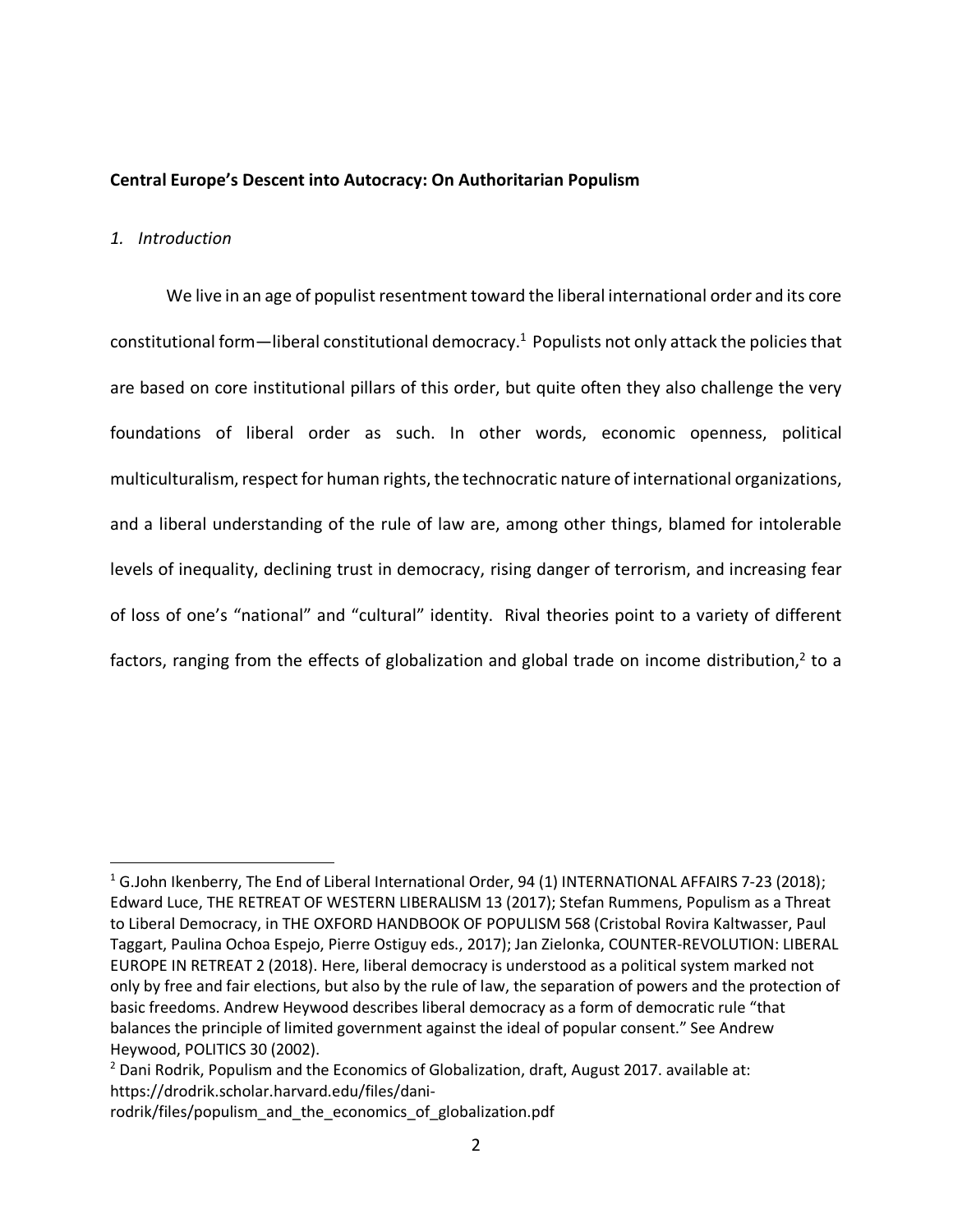decline in the subjective social status of white men,<sup>3</sup> and, last but not least, to culture—where populism is a reaction against progressive cultural change. 4

The populist surge is global. Political parties, movements or leaders such as Trump, Kaczynski, Orban, Erdogan, Putin, Morales, Maduro, Marine Le Pen, Wilders, to name just a few, claim to be the sole "true" representatives of their peoples against the corrupt elites*. <sup>5</sup>* Populism is an ideology or political movement that "considers society to be ultimately separated into two homogeneous and antagonistic groups, the pure people versus the corrupt elite, and which argues that politics should be an expression of the volonte generale of the people."6 Populism seeks to speak in the name of the common people. Its distinctive features are the prioritization of popular sovereignty, direct democracy and a strong emphasis on anti-elitism. Beyond these shared common features, populism emerges in a variety of forms. While populism is hostile to elites, it is also vague and moralistic and as such quite easily instrumentalized by almost any type of ideology, both left and right. Following Paul Taggart's definition of populism,<sup>7</sup> I argue that populism is chameleon-like, ever adapting to the colors of its environment. It has no core values and a very thin ideology. Hence, there exist several rather different varieties of populism: agrarian, socio-economic, xenophobic, reactionary, authoritarian and progressive populism.<sup>8</sup> In order to fully understand

<sup>&</sup>lt;sup>3</sup> Noam Gidron, Peter A. Hall, The Politics of Social Status: Economic and Cultural Roots of the Populist Right, 68 (1) *British Journal of Sociology* 57-84 (2017)

<sup>4</sup> Ronald F. Inglehart, Pippa Norris, Trump, Brexit, and the Rise of Populism: Economic Have-Nots and Cultural Backlash, Facutly Research Working Paper Series, Harvard Kennedy School , August 2016, RWP16-026.

<sup>5</sup> John J.Judis, THE POPULIST EXPLOSION: HOW THE GREAT RECESSION TRANSFORMED AMERICAN AND EUROPEAN POLITCS (2016); J.W.Muller, WHAT IS POPULISM? (2016); Cass Mudde and Cristobal Rovira Kaltwasser, POPULISM: A VERY SHORT INTRODUCTION (2017).

<sup>&</sup>lt;sup>6</sup> Cass Mudde, The populist zeitgeist, 39 (4) GOVERNMENT AND OPPOSITION 543 (2004).

 $7$  Paul A. Taggart, POPULISM 4 (2000).

**<sup>8</sup>** Margaret Canovan, POPULISM (1981); Noam Gidron, Bart Bonikowski, Varieties of Populism: Literature Review and Research Agenda, Weatherhead Center for International Affairs, Harvard University, Working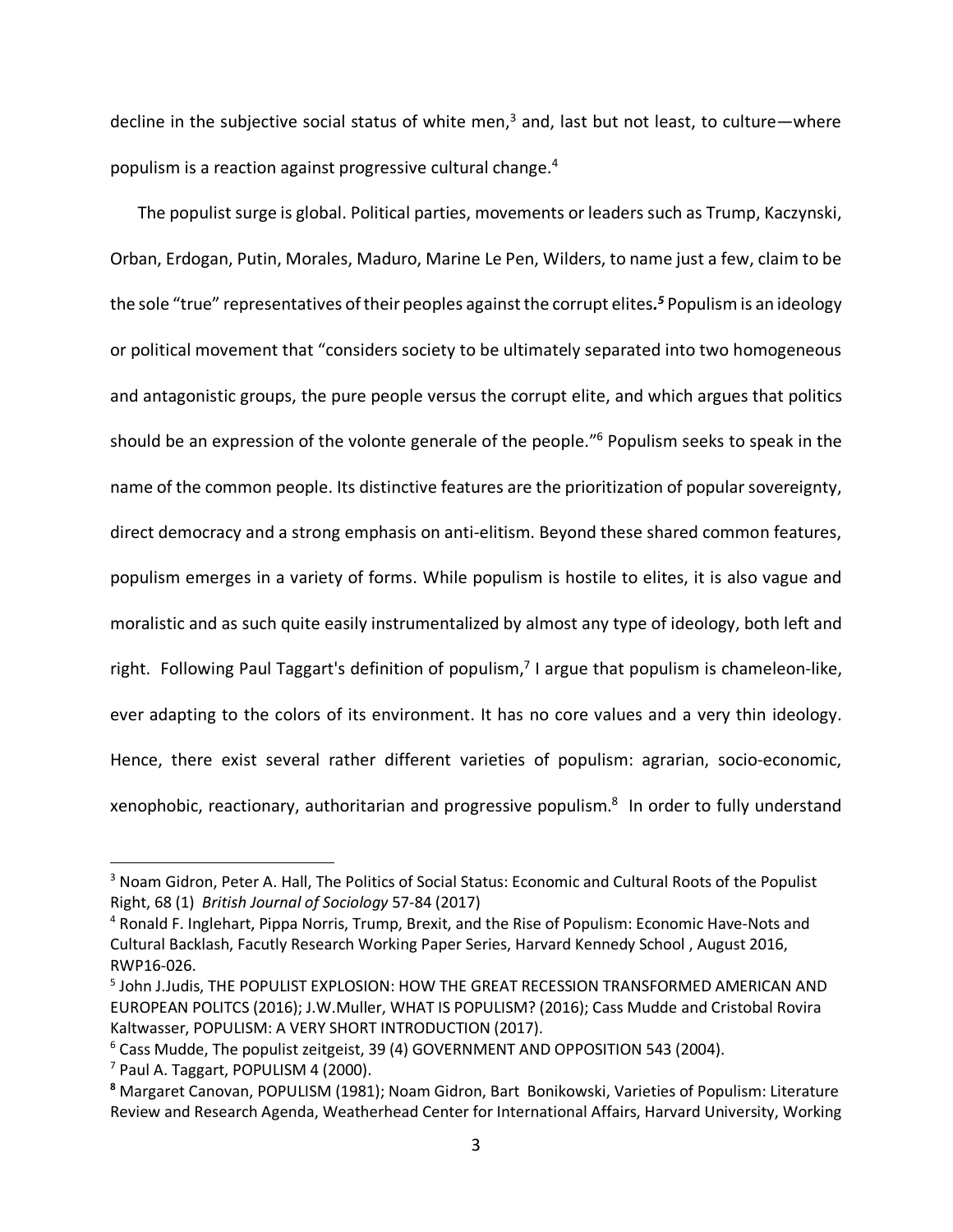the logic of the different populisms, we have to approach them as socially and historically contingent categories. Besides the global factors mentioned earlier, we also have to study local conditions and factors, which help explain a variety of forms that populist movements assume. As Anna Grzymala Busse argues, rather than analyzing populism per se, we should recognize that it takes a variety of guises. $9$ 

This article considers the constitutional implications of the populist rise in East-Central Europe (ECE), situating them in a broader theoretical legal framework. First, specific features of populism in ECE are identified, and second, their variegated impact on core constitutional structures of liberal democracy is analyzed.

The second section offers a brief description of the particular type of populism that has evolved in ECE, most notably in Hungary and Poland. The new populism in ECE differs from other populisms because it combines the elements of populism, ethno-nationalism and authoritarianism. While ethno-nationalism is present in most of Western European cases, it is the third element, authoritarianism, which sets the ECE type of populism apart from other European cases.<sup>10</sup> Authoritarianism in the ECE context does not mean only the adoption of certain authoritarian values<sup>11</sup>, such as stringent security, intolerance of multiculturalism and pluralism,

 $\overline{a}$ 

Paper Series, no.13-0004 (2013), available at:

**https://scholar.harvard.edu/files/gidron\_bonikowski\_populismlitreview\_2013.pdf;** Cass Mudde and Cristobal Rovira Kaltwasser, Populism, in THE OXFORD HANDBOOK OOF POLITICAL IDEOLOGIES 495-498 (Michael Freeden and Marc Stears eds., 2013)

 $9$  Anna Grzymala Busse, Global Populisms and Their Impact, 76 (1) SLAVIC REVIEW 3 (2017). <sup>10</sup> The left- wing populism of Syriza in Greece and Podemos in Spain does not fall into this category. On this point, see Judis, supra note 5; Rodrik, supra note 2 at 23.

 $11$  Pippa Norris and Ronald Inglehart adopt such approach in definining authoritarian populism, see Pippa Norris, Ronald Inglehart, CULTURAL BACKLASH: THE RISE OF AUTHORITARIAN POPULISM, forthcoming 2018.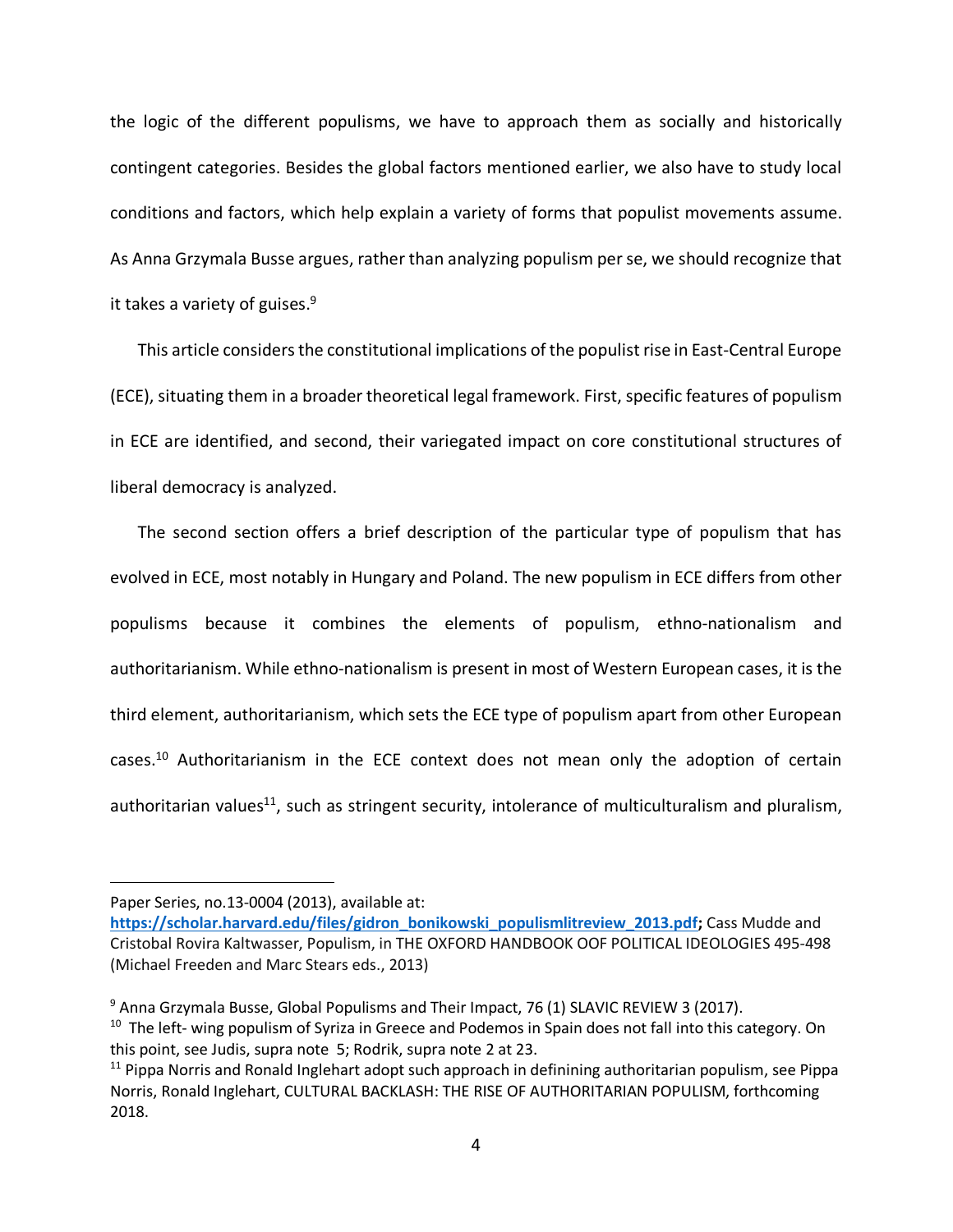but also a "style of governance that attempts to circumvent the rule of law and democratic norms in favor of centralized authority and limited political freedom".<sup>12</sup> Authoritarian populists in Hungary and Poland are explicitly anti-liberal but not necessarily anti-democratic.<sup>13</sup> They embrace the "form" of democracy and claim to speak for the people themselves, but, at the same time by undermining its liberal constitutional foundations—they erode the substance of democracy and gradually transform it into various forms of illiberal and authoritarian regimes.<sup>14</sup>

By comparing populist approaches of Orban and Kaczynski in the third section, I examine how the authoritarian ideals of the new populists translate into (constitutional) law. I show that authoritarian populists in Hungary and Poland have successfully institutionalized, through legal reforms, a new version of semi-authoritarian regime, which is halfway between "diminished democracy" and "competitive authoritarianism".15 Adhering to a similar script, which consists of sustained attacks on rule of law institutions, civil rights and freedoms, the media and electoral rules, both leaders in a relatively short period of time dismantled almost all the key cornerstones of democracy in Hungary and Poland.<sup>16</sup> The comparison also shows that variations in the institutionalization of populist preferences can largely be explained by the political resilience of liberal (anti-populist) parties, the vibrancy of civil society, and continuing democratic support for liberal democracy. While the battle for democracy in Hungary appears to have been largely lost,

 $12$  Bart Bonikowski, Ethno-nationalist populism and the mobilization of collective resentment, 68 (1) 189-190 THE BRITISH JOURNAL OF SOCIOLOGY (2017).

<sup>&</sup>lt;sup>13</sup> Grzymala Busse, supra note 9 at 8.

<sup>&</sup>lt;sup>14</sup> Muller, supra note 5 at 60-64.<br><sup>15</sup> On diminshed democracy, see David Collier, Steven Levitsky, Democracy with Adjectives: Conceptual Innovation in Comparative Research, 49(3) WORLD POLITICS 430-451 (1997), on competitive authoritarianism, see Steven Levitsky, Lucian A.Way, COMPETITIVE AUTHORITARIANISM: HYBRID REGIMES AFTER THE COLD WAR (2010).

 $16$  Grzegorz Ekiert, How to Deal with Poland and Hungary, Social Europe, Occasional Paper No.13/2017, p.2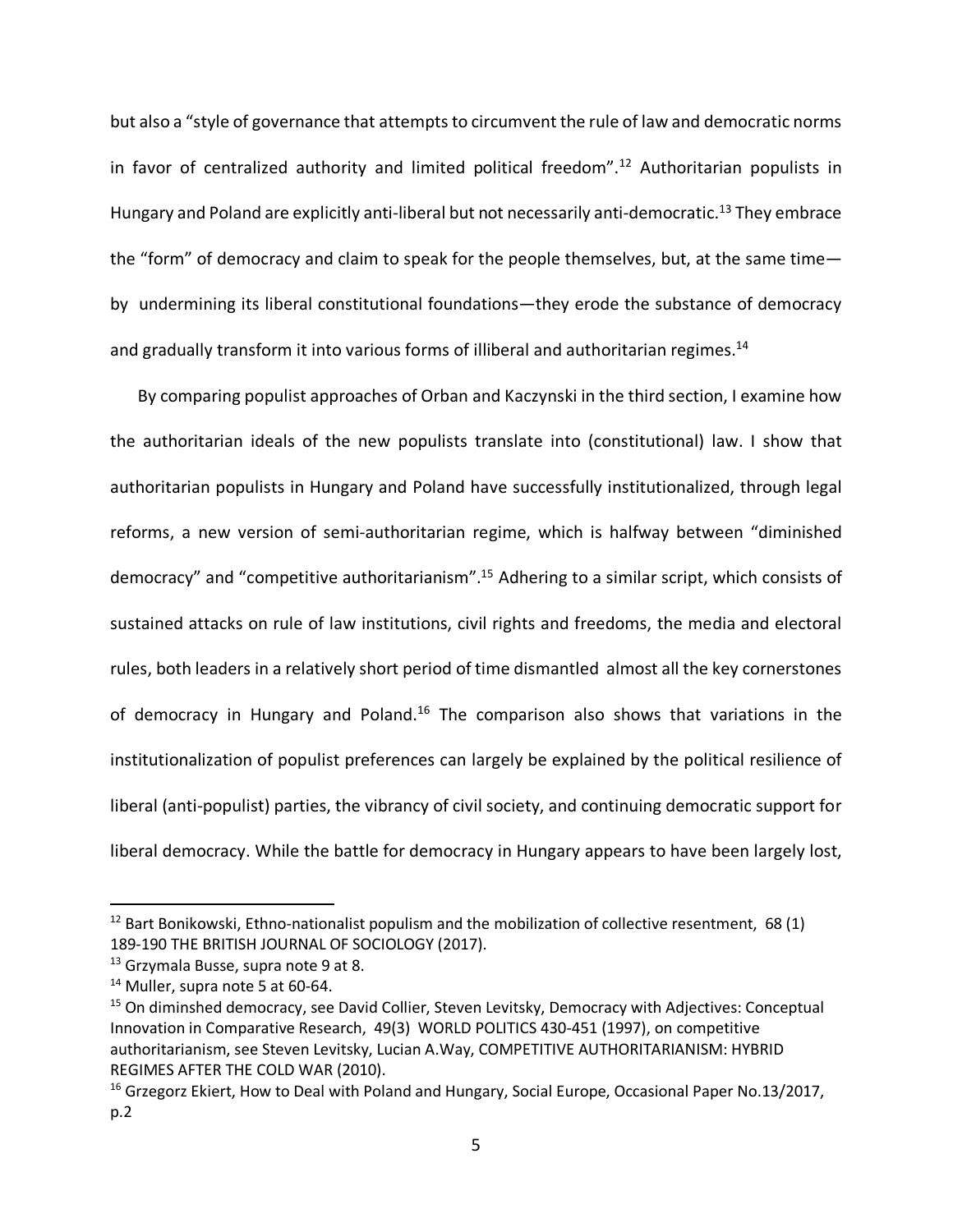the Polish opposition parties and civil society groups still have a functional capacity to fight for democratic values and institutions.

In the fourth section, I look at factors that explain the rise of populism in ECE. Populists in both countries responded to the grievances of the angry and disappointed citizens with what was perceived to be a compelling offer: A nationalist, authoritarian populism, combined with either economic protectionism or almost left-wing-oriented social policy, promised to protect the ordinary people abandoned by the liberal elites.<sup>17</sup> With the eruption of the migration crisis in 2015, such socially-oriented xenophobic nationalism provided an ideal fit connecting the demand and supply side factors and driving increasing numbers of voters away from the political center to more right-wing extremes.

Finally, the current surge of populism in ECE demonstrates that constitutional democracy is in great danger when its core principles no longer enjoy wide democratic support.<sup>18</sup> Paradoxically, constitutional democracy can play its "counter-majoritarian" role only when a majority of the people believe that it is the only game in town. But such support cannot be presumed; it must be continuously fought for in a democratic political arena. Ultimately, democratic political parties and social movements with credible political ideas and programs offer the best hope for the survival of constitutional democracy. The role of law and constitutional checks and balances is less of an essential bulwark against democratic backsliding than is traditionally presumed in the legal literature. 19

 $17$  David Ost, Thoughts on the Hungarian and Polish New Right in Power, September 2016, available at: http://www.publicseminar.org/2016/09/thoughts-on-the-hungarian-and-polish-new-right-in-power/ <sup>18</sup> See Steven Levitsky, Daniel Ziblatt, HOW DEMOCRACIES DIE (2018).

 $19$  See Aziz Huq and Tom Ginsburg, How to Loose a Constitutional Democracy, UCLA LAW REVIEW, forthcoming (2018); Daniel Ziblatt, CONSERVATIVE PARTIES AND THE BIRTH OF DEMOCRACY(2017),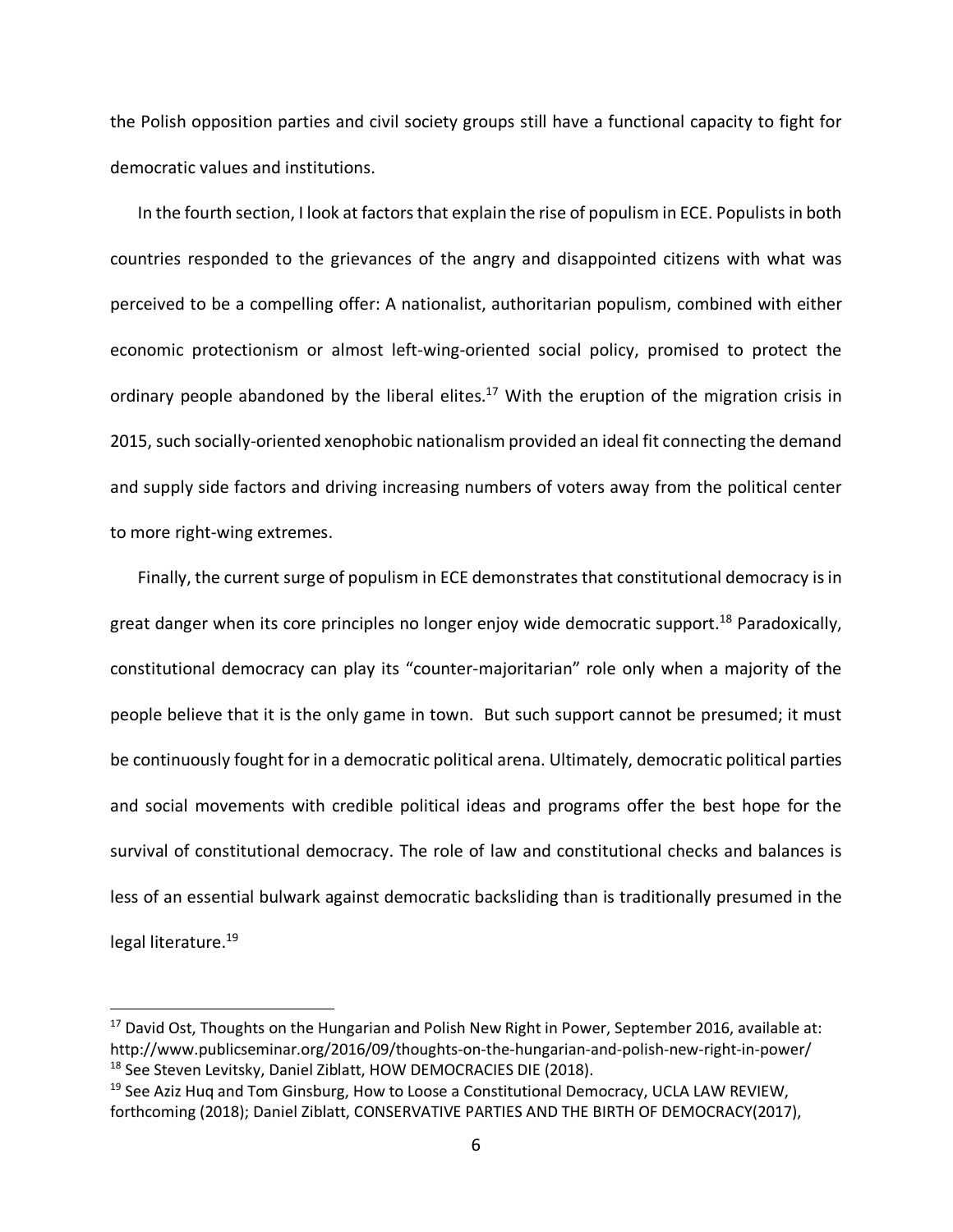#### 2. *Varieties of Populism: Authoritarian Populism in East-Central Europe*

In Europe, the main populist threat comes principally from the East. Less than 15 years after accession to the European Union, Hungary, Poland, Slovakia, the Czech Republic, and Bulgaria have witnessed populists come to power. As a recent empirical study shows, the appeal of these populist parties has increased quite rapidly in the last two decades.<sup>20</sup> Since 2000, when populist parties took an average of 9.2% of the national vote, their vote share has tripled, reaching 31.6 % in 2017.<sup>21</sup> An alarming finding of the Freedom House Study *Nations in Transit*<sup>22</sup> report shows that for the first time since 1995, there are now more consolidated authoritarian regimes than consolidated democracies in the region. Hungary now has the lowest ranking in the Central European region. Poland's score reached its lowest point in the survey.

Shortly after the global financial crisis in 2008, which served as a catalyst for change, alternative economic and political ideas emerged and spread through the region.<sup>23</sup> Neoliberal economic policies were gradually replaced with various statist models of development, combining

https://www.princeton.edu/~cboix/Constitutions%20and%20Democratic%20Breakdowns.pdf

l

arguing that "the evidence supporting the idea that such institutions bring large returns to democracy, even in Western Europe, as we have noted, turns out to be surprisingly inconclusive." (p.365); See also Alicia Adsera, Carles Boix, Constitutions and Democratic Breakdowns, Working Paper, December 21, 2006, available at:

<sup>&</sup>lt;sup>20</sup> European Populism: Trends, Threats, and Future Prospects, Report. Institute for Global Change (2017).<br><sup>21</sup> Id.

 $22$  Freedom House, Nations in Transit 2017 Report (2017) The False Promise of Populism, available at: https://freedomhouse.org/report/nations-transit/nations-transit-2017

<sup>23</sup> Tony Barber, An illiberal streak spreads further across central Europe, *Financial Times*, December 8, 2015.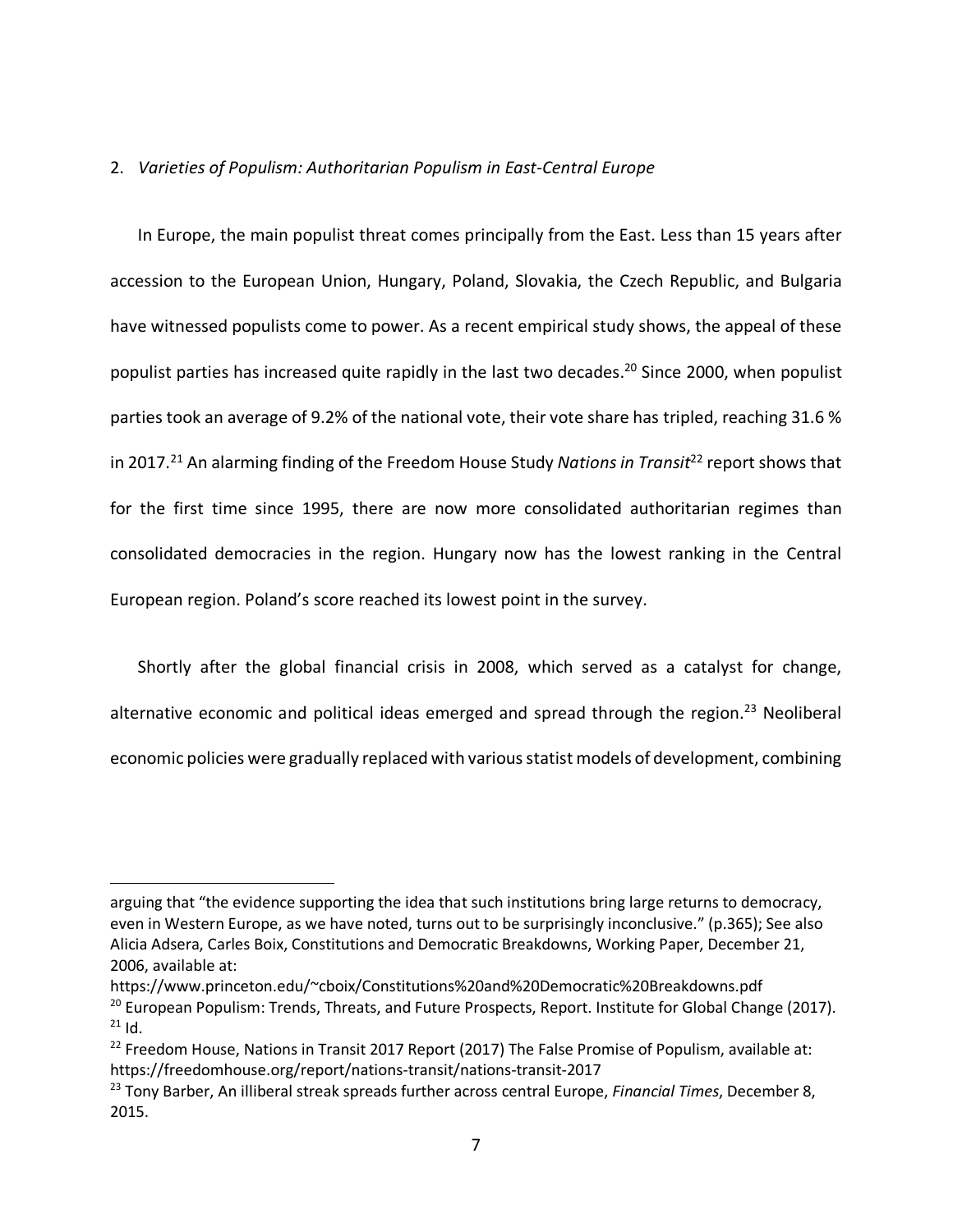economic protectionism with elements of leftist social welfare policies.<sup>24</sup> At the same time, political liberalism has been challenged by open flirtation with illiberal<sup>25</sup> and authoritarian forms of government.<sup>26</sup>

Despite sharing many of the core elements of populism, not all populists in ECE are the same.<sup>27</sup> Authoritarian populism has so far emerged only in Hungary and Poland, the two front-runners of democratic transition. In Slovakia, on the other hand, the left wing populist Robert Fico lost his absolute majority in 2016 elections and quickly toned down his populist rhetoric. The winner of the October 2017 elections in the Czech Republic is Andrej Babis, a billionaire populist impatient with the give-and-take of democratic politics, although not yet someone with a clear illiberal nationalist programme. His populism rhetoric is closer to the plutocratic version of populism espoused by figures like Donald Trump and the former Italian Prime minister Silvio Berlusconi, who promised to rid the country of corruption and run it like a business.<sup>28</sup>

 <sup>24</sup> Anne Applebaum, Europe's new right sounds like the old left, *Financial Times,* January 27, 2016; Mitchell Orenstein, Reassessing the neo-liberal development model in Central and Eastern Europe, in RESILIENT LIBERALISM IN EUROPE'S POLITICAL ECONOMY 374-402 (Vivien Schmidt and Mark Thatcher eds., 2013).

<sup>&</sup>lt;sup>25</sup> Illiberal democracies are understood here, following Fareed Zakaria definition, as: "democratically elected regimes, often ones that have been reelected of reaffirmed through referenda are routinely ignoring constitutional limits on their power and depriving their citizens of basic rights and freedoms." See Fareed Zakaria, The Rise of Illiberal Democracy, 76 (6) FOREIGN AFFAIRS 22(1997).<br><sup>26</sup> Jan Werner Müller, Eastern Europe Goes South: Disappearing Democracy in the EU's Newest Member

States, 93 (2) FOREIGN AFFAIRS 14-19 (2014).

<sup>&</sup>lt;sup>27</sup> See Ben Stanley, Populism in Central and Eastern Europe, supra note 1, at 140-160; Grzymala Busse, supra note 9.

<sup>&</sup>lt;sup>28</sup> Steven Erlanger, In Eastern Europe, Populism Lives, Widening a Split in the EU, THE NEW YORK TIMES, Nov.28, 2017.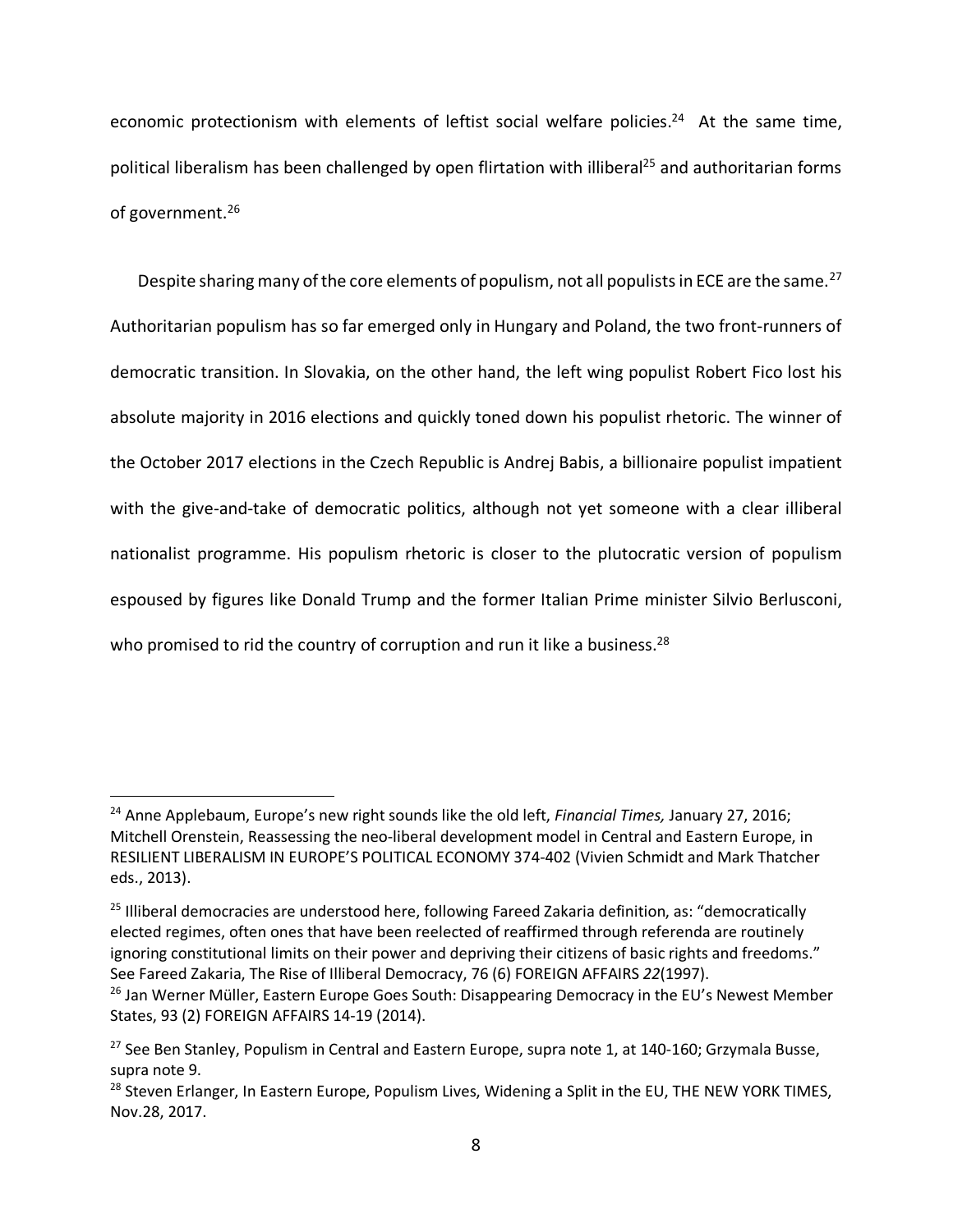Roughly a decade after Vladimir Putin steered his country toward "Putinism"29, a new ideology aspiring to represent a Russian alternative to Western liberal order, Hungary followed in these footsteps. Spearheading this trend is Hungarian Prime Minister Viktor Orbán, whom EU Commission President Jean-Claude Juncker half-jokingly called a "dictator."Orbán has denounced the West as decadent and obsessed with money, and outlined a future Hungarian state—a "work based society". Orbán called his approach, adopted after his 2010 election victory, the 'Eastern winds' approach to economic policy, to distinguish it from Western liberalism.<sup>30</sup> The key pillars of Orbán's new economic policy were re-nationalisation of certain private companies, mostly in what he considered to be strategic sectors like oil (MOL), gas, utilities and banks, punitive taxation of foreign banks and insurance companies, and economic protectionism. The Orbán government's Eastern Opening, while officially an economic policy, has from the beginning been heavily imbued with the implication of political and social transformation away from Western liberalism and individualism toward Eastern authoritarianism and collectivism. After Viktor Orbán's speech in Tusnádfürdö, it became more than clear that he wants to create an illiberal state, a different kind of constitutional order from liberal democracy.<sup>31</sup> The Orbán government has transformed Hungary into a semi-authoritarian regime that limits freedom of speech and assembly, curtails media pluralism, and undermines protection of minorities. Orbán has also

 $29$  Putinism represents a mixture of economic statism, political authoritarianism and Russian Orthodox fundamentalism. Putin's economic nationalism is strongly embedded in his "conservative revolution", emphasizing the importance of Russian national "character" being at odds with traditional liberal values and principles. See Anne Applebaum, Putinism: The Ideology, LSE, February 2013.

<sup>&</sup>lt;sup>30</sup> The Economist, Orban and the Wind from the East, November 14, 2011.

<sup>31</sup> Kester Edy, EU urged to monitor Hungary as Orban hits at 'liberal democracy', *Financial Times*, July 30, 2014.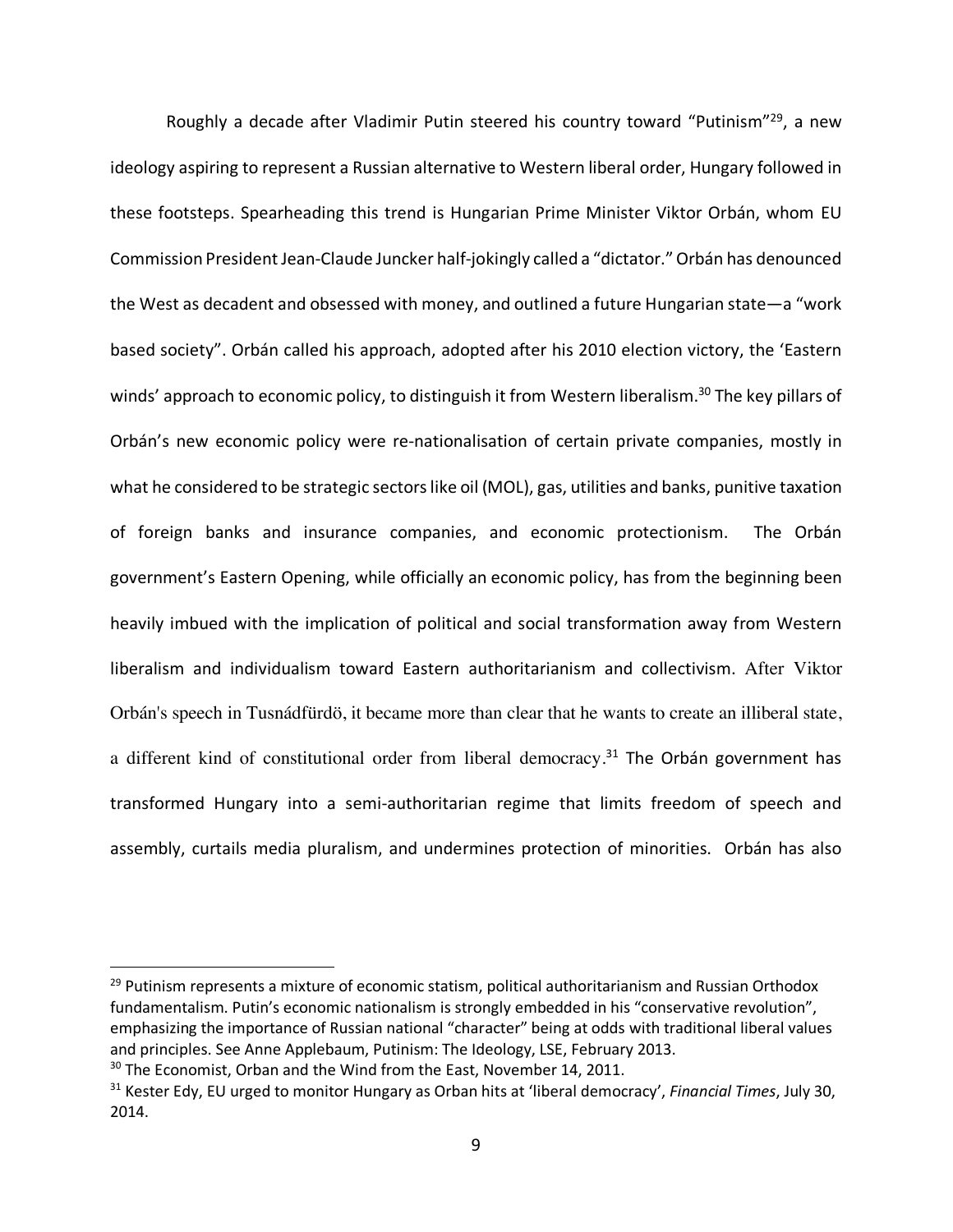curbed the independence of the courts, the civil service, and of other institutions essential to the rule of law.32

At the moment, the Hungarian version of authoritarian populism represents the most problematic example of this trend in the region. The Fidesz government achieved a fundamental revision of the rules of the constitutional and political order in Hungary. In a scant eight years, it managed to transform Hungary from one of the success stories of the transition from socialism to democracy into a semi-authoritarian regime, where the new constitutional structure vests so much power in the centralized executive that no real checks and balances exist to restrain this power.

In Poland, the new right-wing and populist Law and Justice (PiS) government has also set out to exploit a mix of ethnic nationalism and anti-capitalism reminiscent of that present in the interwar period, when authoritarianism—masquerading as democracy—prevailed in Admiral Miklós Horthy's Hungary and Marshal Józef Piłsudski's Poland. After winning the majority of votes in 2015 elections, Poland joined Hungary on its path to authoritarian populism.<sup>33</sup>

Like in Hungary, the first target of the new Polish government was the Constitutional Tribunal. After adopting six new statutes on the Constitutional Tribunal, the populists transformed it into "a positive aide" to the government. <sup>34</sup> Nevertheless, in March 2016, the Polish

 32 Mikl**ό**s Bánkuti, Gábor Halmai, & Kim Lane Scheppele, *From Separation of Powers to a Government Without Checks: Hungary's Old and New Constitution*, *in CONSTITUTION FOR A DISUNITED NATION*: ON HUNGARY'S 2011 FUNDAMENTAL LAW 268 (Gäbor Attila Töth, ed., 2012); Miklόs Bánkuti, Gábor Halmai, & Kim Lane Scheppele, *Disabling the Constitution*, 23(3) J. DEMOCRACY 138 -141 (2012).

<sup>&</sup>lt;sup>33</sup> R. Daniel Kelemen, Poland's Constitutional Crisis: How the Law and Justice Party is Threatening Democracy, *Foreign Affairs*, Snapshot, August 25, 2016.

<sup>&</sup>lt;sup>34</sup> Wojciech Sadurski, How Democracy Dies (in Poland): A Case Study of Anti-Constitutional Populist Backsliding in Poland, Sydney Law School Research Paper no.18/1 (2018).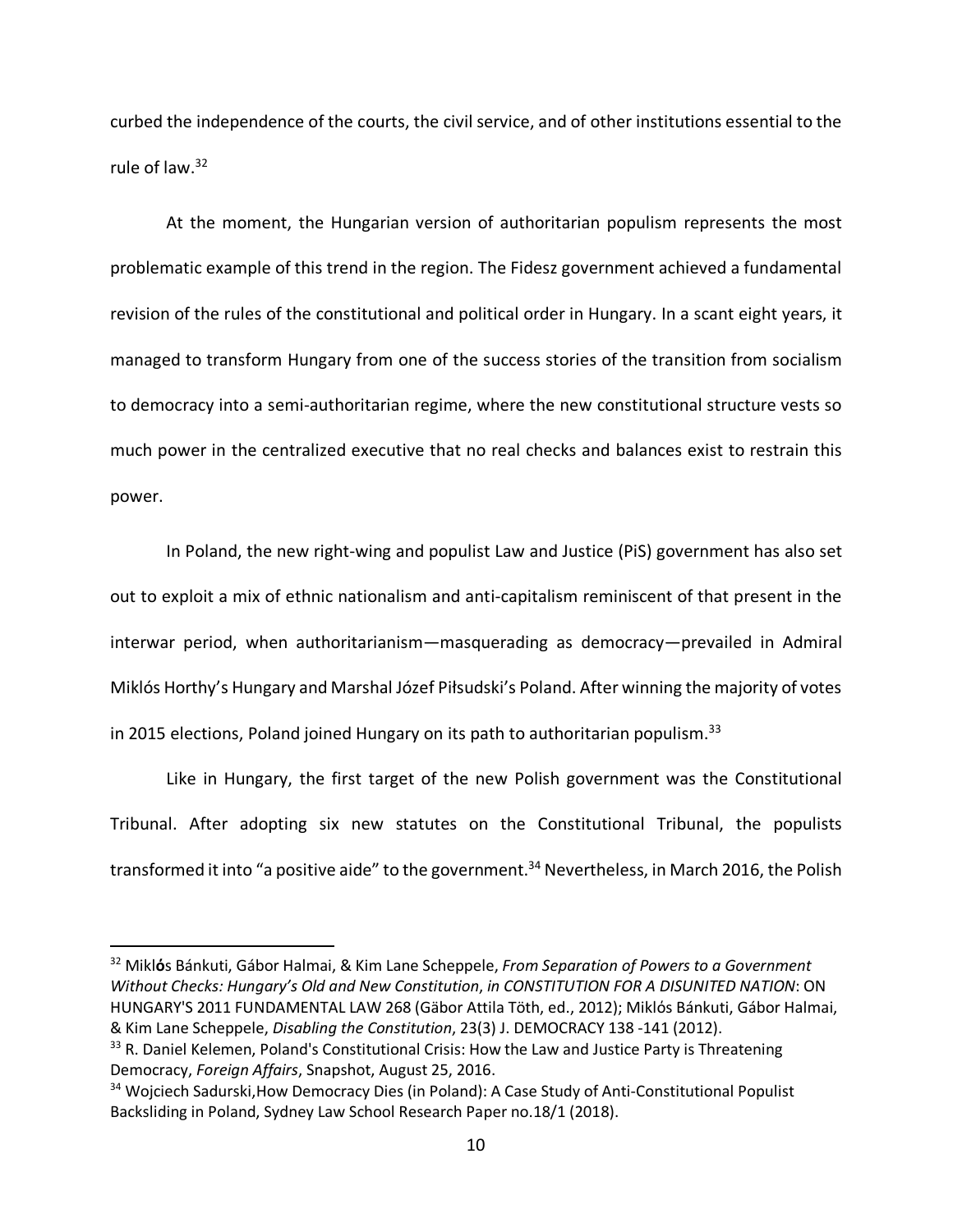Constitutional Tribunal unexpectedly struck back, declaring many of the new provisions to be in violation of the constitution. In a decision that deepened Poland's constitutional crisis, the tribunal ruled that the reorganization called for by the new legislation prevented the Tribunal from working "reliably and efficiently." Shortly afterward, Poland's Supreme Court (the country's highest appellate court) passed a resolution stating that the rulings of the Constitutional Tribunal should be respected, despite its stalemate with the government. The government, however, announced that it would ignore the Tribunal's ruling and refused to publish it in the official Gazette, as required by the constitution. An enraged Kaczyñski addressed the Sejm, condemning both high courts for opposing reforms passed by parliament. "[We] will not permit anarchy in Poland," Kaczyñski declared, "even if it is promoted by the courts."<sup>35</sup> A year later, Poland's parliament approved the new Supreme Court legislation aimed at curtailing the judiciary, the country's last bastion of independence.<sup>36</sup> The new Law and Justice government also undermined Poland's independent civil service and adopted a new legislation seeking to bring the media under direct government control.<sup>37</sup>

At the same time PiS economic policy focused on making life and work more secure—on supporting workers and unions. Its two main policy proposals were monthly payments of 500 zloty to parents with two or more children under 18, and rolling back the retirement age from 67 to 60.<sup>38</sup> These legal and economic changes are part of a broader conservative political program

<sup>&</sup>lt;sup>35</sup> Kaczyñski Announces Aim to Change Polish Constitution, Radio Poland, 2 May 2016.

<sup>&</sup>lt;sup>36</sup> Sadurski, supra note 33 at 35-44.

<sup>37</sup> Jan Werner Müller, The Problem with Poland, *The New York Review of Books*, February 11, 2016, available at http://www.nybooks.com/daily/2016/02/11/kaczynski-eu-problem-with-poland/ <sup>38</sup> Joanna Fomina, Jacek Kucharczyk, Populism and Protest in Poland, 27 (4) JOURNAL OF DEMOCRACY 61 (2016).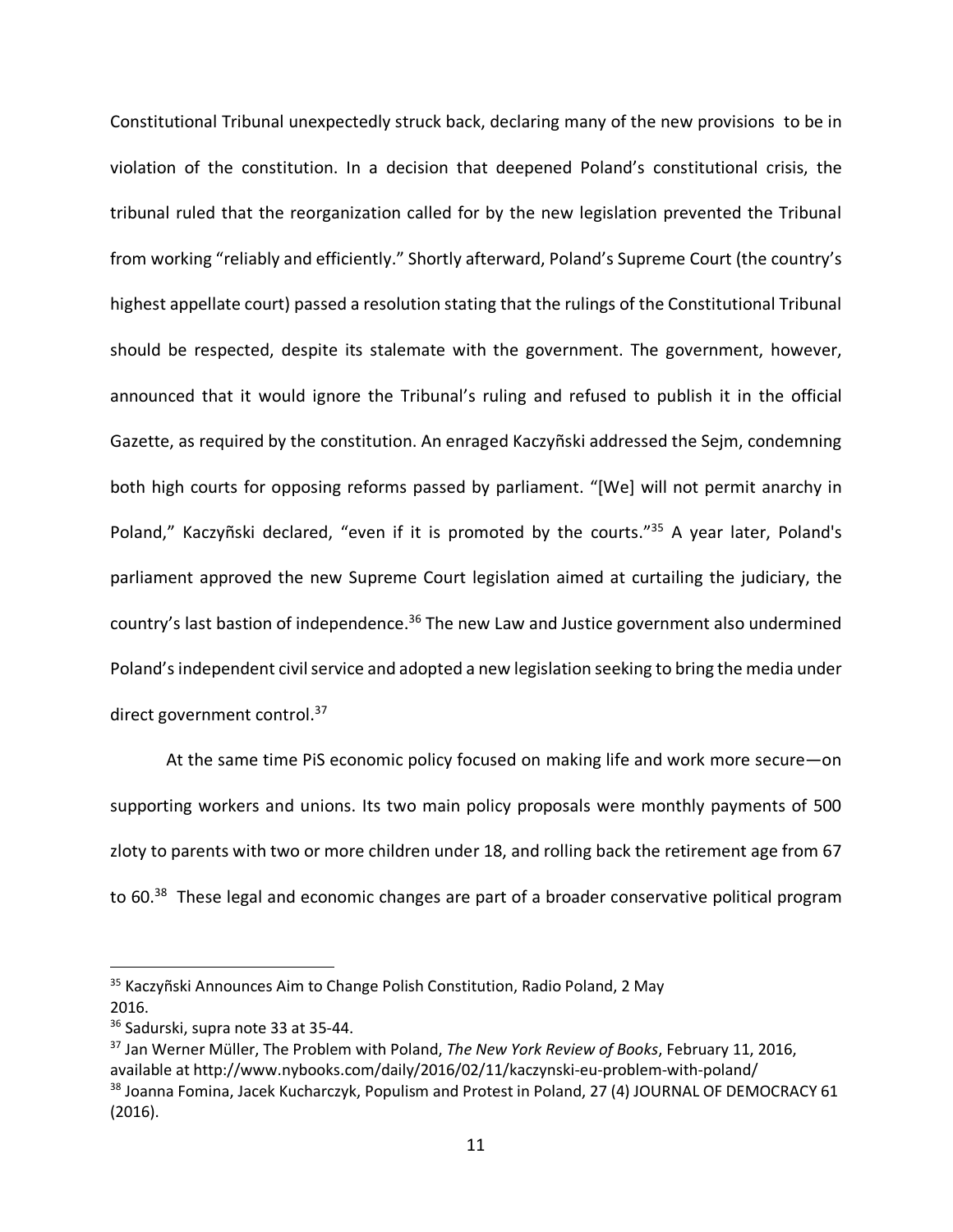founded upon a set of moral values that purportedly serve the protection of the Polish nation. As Leszek Koczanowicz argues, PiS "aims not only to transform certain external conditions, but also to accomplish a comprehensive re-invention of mentality and radically re-direct the trajectory of social thinking".<sup>39</sup>

The authoritarian populism in Hungary and Poland consists of certain core elements. The first element of this version of populism is what Jan Werner Muller calls moralized anti-pluralism. Leaders like Orban and Kaczynski claim that "they, and they alone, represent the people."40 In their worldview, there are no opponents, only traitors. The opposition leaders are delegitimized through being cast as not caring about ordinary Polish and Hungarian citizens, but only about the interests of various "liberal" elites. While moralized anti-pluralism is a relatively standard populist trope, in the ECE context it gets profoundly illiberal conotations. As Rogers Brubakers shows, ethno-nationalism in Northern and Western Europe has shifted from nationalism to "civilizationism". <sup>41</sup> This shift has been driven by the notion of a civilizational threat from Islam and has given rise to identitarian "Christianism", which internalizes liberalism, secularism, philosemitism, gender equality, gay rights, and free speech as "an identity marker of the Christian West vis-a-vis a putatively intrinsically illiberal Islam".<sup>42</sup> In ECE, on the other hand, ethnonationalism remains fundamentally nationalist and deeply illiberal. As a result, the ECE version of nationalist populism externalizes liberalism, "construing it as a non-national and even anti-

<sup>&</sup>lt;sup>39</sup> Leszek Koczanowicz, The Polish Case. Community and Democracy under the PiS, 102 NEW LEFT REVIEW 94 (2016)

<sup>&</sup>lt;sup>40</sup> Muller, supra note 10 at 20.<br><sup>41</sup> Rogers Brubaker, Between nationalism and civilizationalism: the European populist moment in comparative perspective, 40 (8) ETHNIC AND RACIAL STUDIES (2017).  $42$  Id.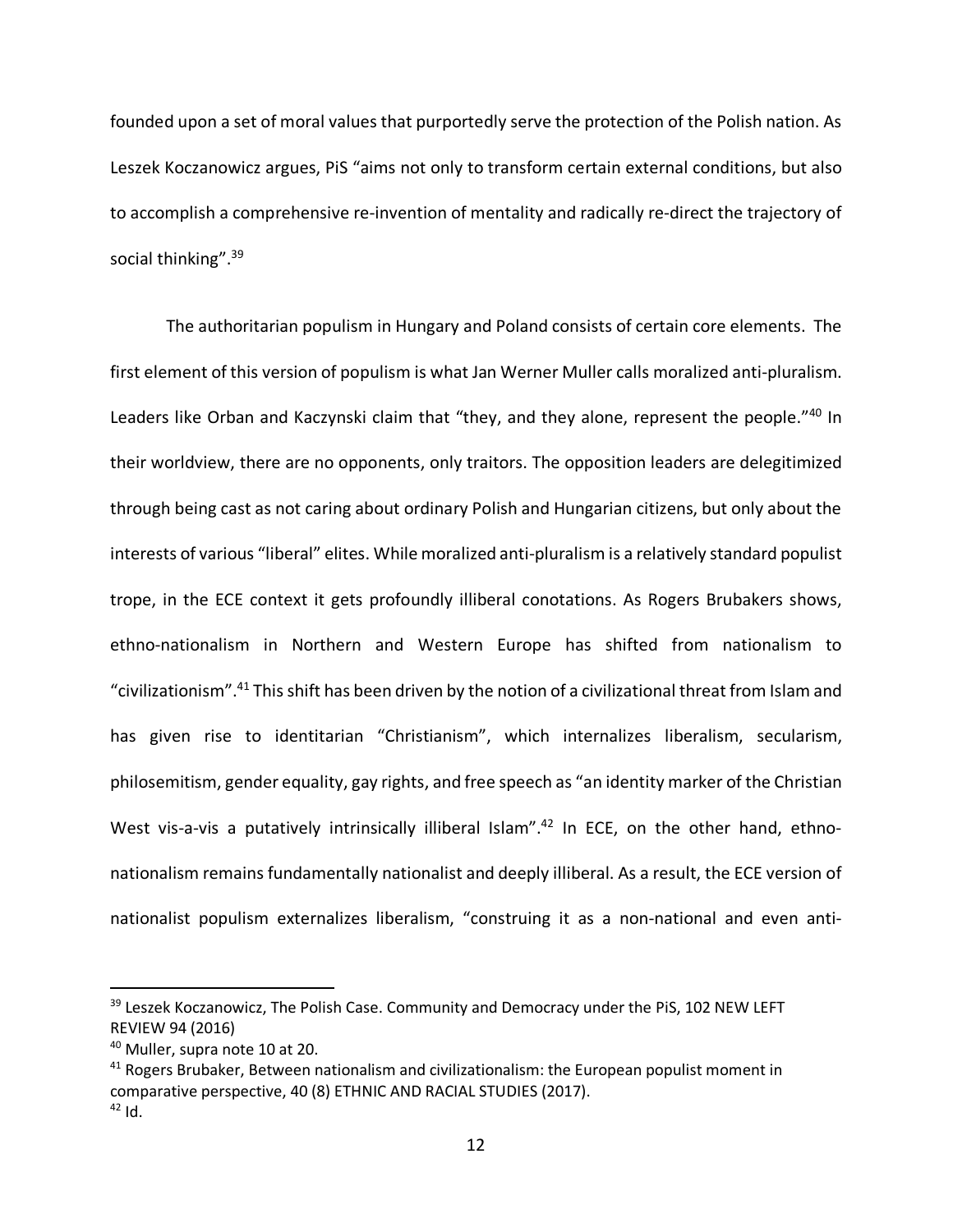national project that subordinates the interests of the nation to foreign capital, on the one hand, and to foreign models of multiculturalism, Roma rights, LGBT rights, and refugee protection, on the other hand."43

The second element, the noninstitutionalized notion of the people, means "that the populist asserts or assumes that there is a singular and morally privileged understanding or will that has not been manifest through the formal structures of democratic choice."<sup>44</sup> The role of the populist leader is to do what the people want. The formal structures of liberal democracy have to be put aside if they are preventing the populist leader to fulfill his role. Populist leaders distrust all the traditional institutions of liberal democracy that stand between them and the wishes of the people. As a result, many of the ECE nationalist populist parties openly flout the rule of law and explicitly reject the values of liberal democracy. A corollary of this view is the strong personalization of power, reflected in the fact that strong leaders like Orbán and Kaczyinski have managed to concentrate almost unlimited political power in their hands. Again, such an antiliberal understanding of democracy is not something peculiar to populists in Poland and Hungary. What differentiates Orban and Kaczynski from other populists in Europe is the extent to which they oppose liberal democracy. They have gone much further in subverting liberal democracy than most of the other populists in East-Central Europe. It is the third element, a conservative and authoritarian ideology, combined with the absence of a strong opposition, that led them to this crusade again liberalism. Irena Grudzinska-Gross writes about "the revival in Poland, Hungary and … some other countries of the region, of the very old conservative style of government,

 <sup>43</sup> Id at 1208.

<sup>&</sup>lt;sup>44</sup> Aziz Z. Huq, The People Against the Constitution, 116 MICHIGAN LAW REVIEW, forthcoming, p.12.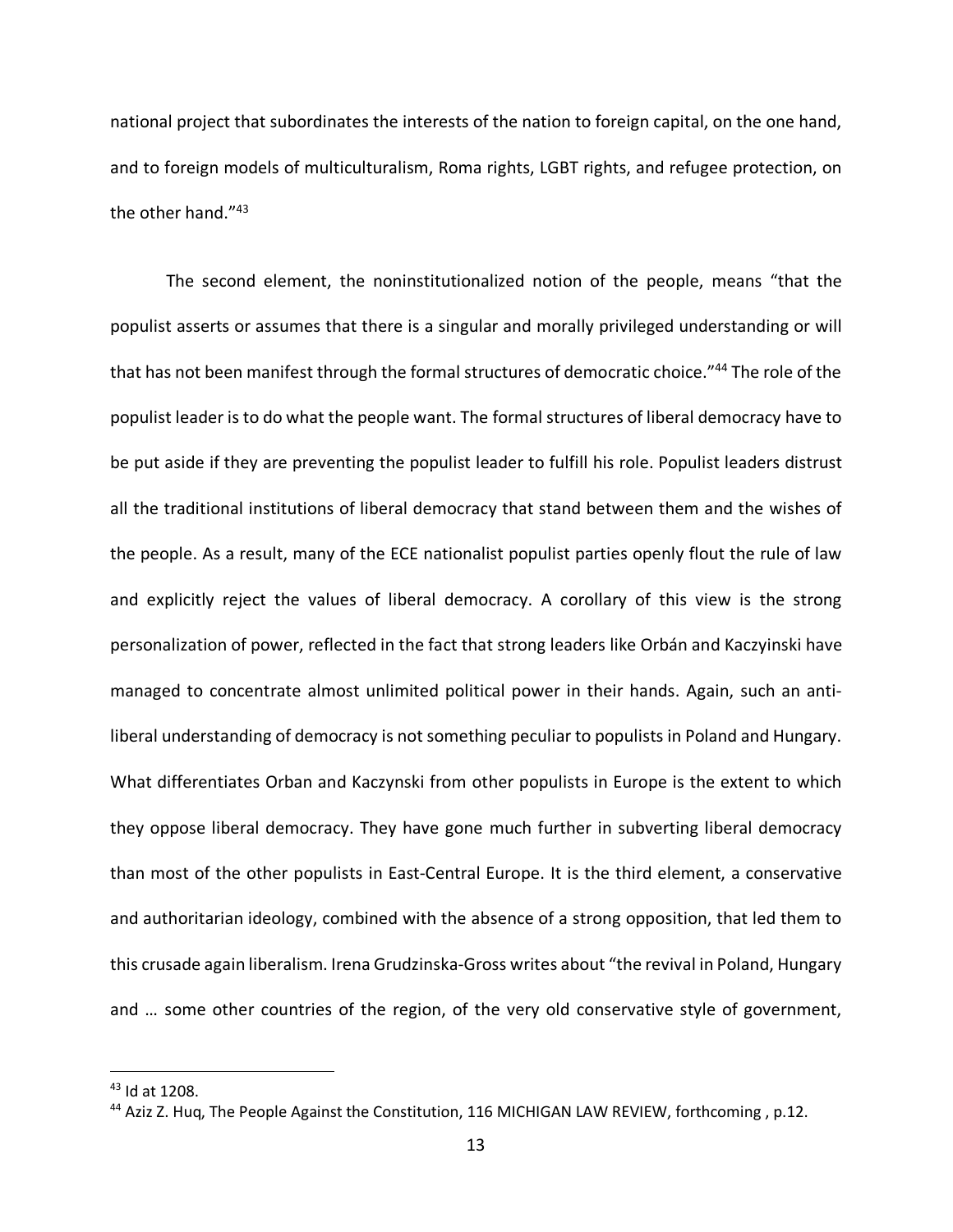including the resurrection of the extreme right wing movements and, in Poland, of religious fundamentalism."45 Iván Szelényi and Tamás Csillag argue that this drift to illiberalism and authoritarianism has also a legitimating ideology, a traditionalist/neoconservative ideology, which emphasizes the value of patriotism, religion, and traditional family values. They maintain that a combination of political illiberalism, economic statism and conservative ideology represents the building blocks of a new type of order in post-communist world: A managed illiberal capitalism.<sup>46</sup> Because of these additional features, this form of populism has strong authoritarian inclinations. In next section, we turn from populist rhetoric to populist action. We look at legal strategies and techniques the populists use in order to turn their rhertoric into action.

#### *3. The Legal Face of Authoritarian Populism in Eastern Europe*

For the first time, based on two separate research projects, we have systematic comparative evidence about what happens to democracy when populists come to power.<sup>47</sup> Although conducted in two different contexts, both studies point to striking similarities regarding how populists undermine democracy. They argue that four essential elements of liberal democracy came under populist attack. The first one includes essential checks and balances on the executive

 <sup>45</sup> Irena Grudzinska-Gross, The Backsliding, 28 (4) EAST EUROPEAN POLITICS AND SOCIETIES AND CULTURES 664 (2014).<br><sup>46</sup> Tamás Csillag, Iván Szelényi, Drifiting from Liberal Democracy: Traditionalists/Neoconservative

Ideology of Managed Illiberal Democratic Capitalism in Post-Communist Europe, 1 (1) INTERSECTIONS: EAST EUROPEAN JOURNAL OF SOCIETY AND POLITICS 1-27 (2015).

 $\circ$  47 See Christian Houle, Paul D.Kenny, The Political and Economic Consequences of Populist Rule in Latin America, GOVERNMENT AND OPPOSITION, https://doi.org/10.1017/gov.2016.25; Saskia Ruth, K.A.Hawkins, Nathaniel Allred; The Impact of Populism on Democracy", in progress (analyzing the impact of populist rule on liberal democracy in Europe and the Americas in the  $21<sup>st</sup>century$ .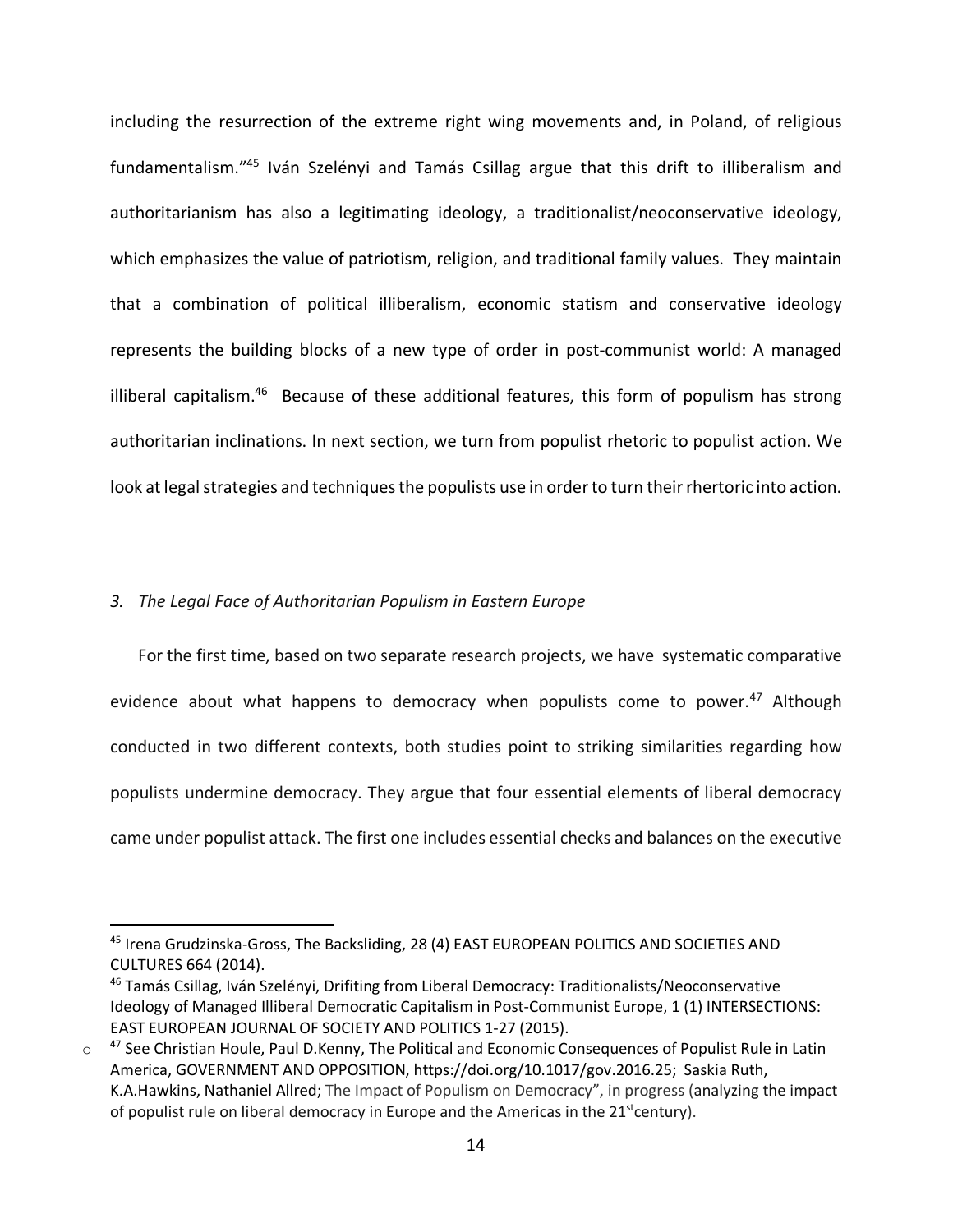branch, like legislatures, courts, electoral agencies, central banks, and ombudsmen. Populists systematically evade and override these checks on executive power. Houle and Kenny, for example, find that after four years of populist rule, courts have thirty-four percent less independence than they would have under a typical democratic government. The next target of populists is the free media. Populists do not like criticism from the media, which they see as elite subversion of the will of the people, and they frequently threaten or restrict media outlets. The third plank of liberal democracy that comes under populist attack are civil rights and liberties. The studies found that two terms of populist rule resulted in a nine-percent decrease in this sphere, measured by the standard index of civil liberties. The last element of liberal democracy to suffer under populist rule is the quality of elections. Populists both change and violate these rules for their own political advantage.

When compared to these general patterns of subversion of liberal democracy around the world, the Hungarian and Polish case look very familiar. Populist governments in Budapest and Warsaw have largely been following the pattern described in the two studies. The novelty and irony of the Hungarian slide into authoritarianism is that it was achieved entirely through legal means. Due to its two-thirds majority in the Hungarian unicameral parliament (Diet), Fidesz faced few obstacles in achieving this "constitutional revolution."<sup>48</sup> When there arose a need to change the rules of the game, the Hungarian parliament was able to simply amend the Constitution. This amendment route was not available to Kaczynski. The PiS invented a new form of constitutional amendment, where ordinary statutes significantly alter constitutional meaning.

<sup>48</sup> Kim Lane Scheppele, Constitutional Coups and Judicial Review: How Transnational Institutions Can Strenghten Peak Courts at Times of Crisis, 23 Transnational Law & Contemporary Problems 51-117 (2014).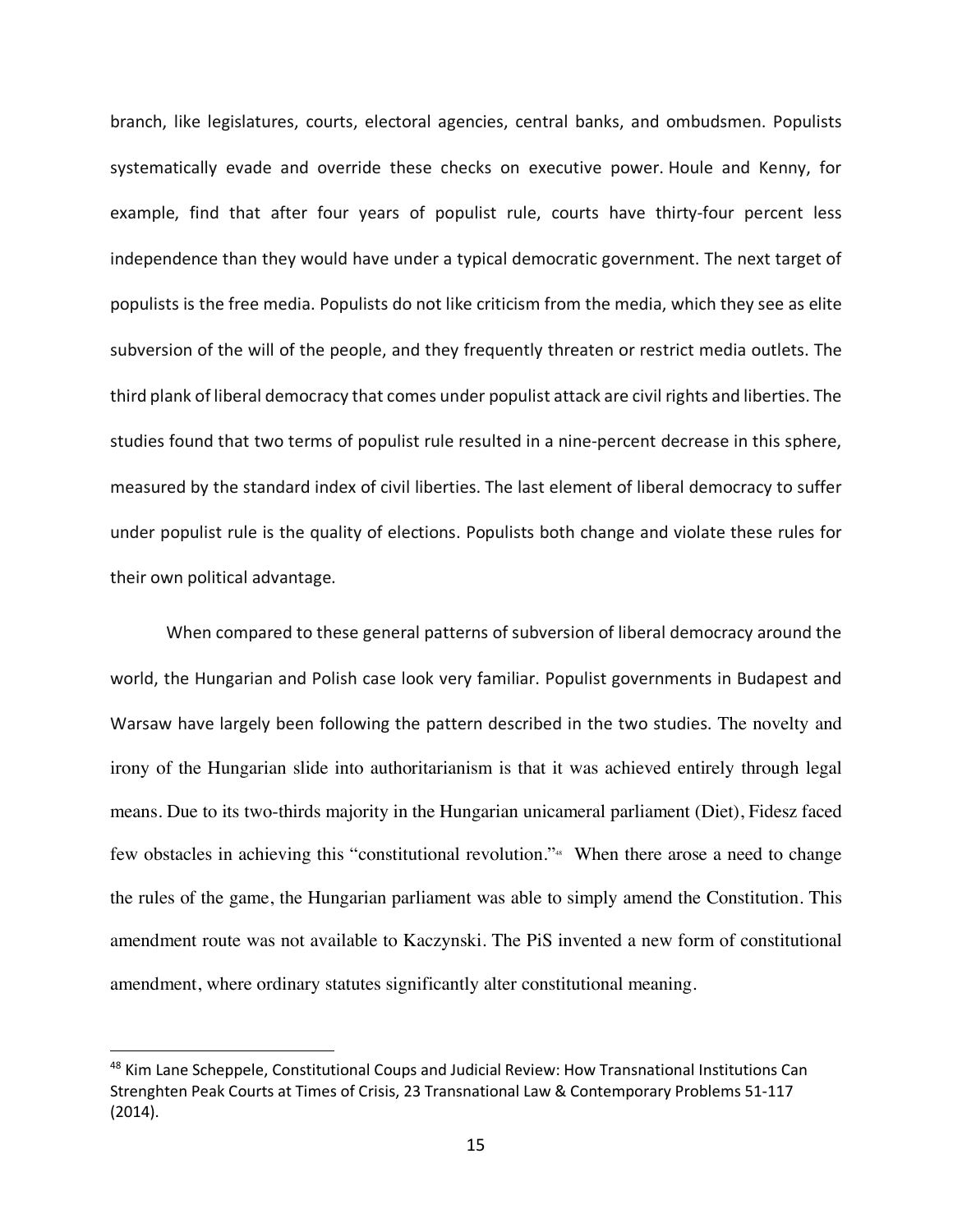The populists' disdain for the rule of law has manifested itself most forcefully in the form of attacks against constitutional courts. During the first quarter-century after the collapse of communism, constitutional courts became the region's primary defenders of the rule of law. The constitutional courts of Hungary and Poland, as well as those of Bulgaria, Romania, Slovakia, and Slovenia, became extremely influential. Because of the distrust of "ordinary" judges, many of them tainted by their service in the communist regime, constitutional courts became the "centerpiece" of the protection of the rule of law. But, in a centralized model of judicial review, only constitutional courts had the power of judicial review of legislation. That made the constitutional courts an easy target for the populists determined to dismantle the "undemocratic" rule of elite, liberal judges.

In Hungary and Poland, the new populist governments managed with relative ease to render the courts toothless by packing them with loyalists and curtailing their independence. The populists understood very well that by displacing the constutional court, the core of the rule of law, they removed the major obstacle to the fulfillment of their aspirations. In Hungary, the parliament passed several amendments to the constituton in order to dismantle the Court. First, the parliament changed the rules for nominating constitutional judges so that Fidesz could use its two-thirds majority without needing muliparty backing--contrary to the requirements of the the old constitution—to nominate candidates for the Court. The second step was a restriction of the court's jurisdiction over a variety of fiscal matters, allowing the Fidesz government to enact a series of unconventional economic measuers, such as nationalizing of private pensions. And the third step, resembling FDR's court packing plan, increased the number of judges from eight to fifteen , allowing the populist government to fill seven new positions with their own candidates.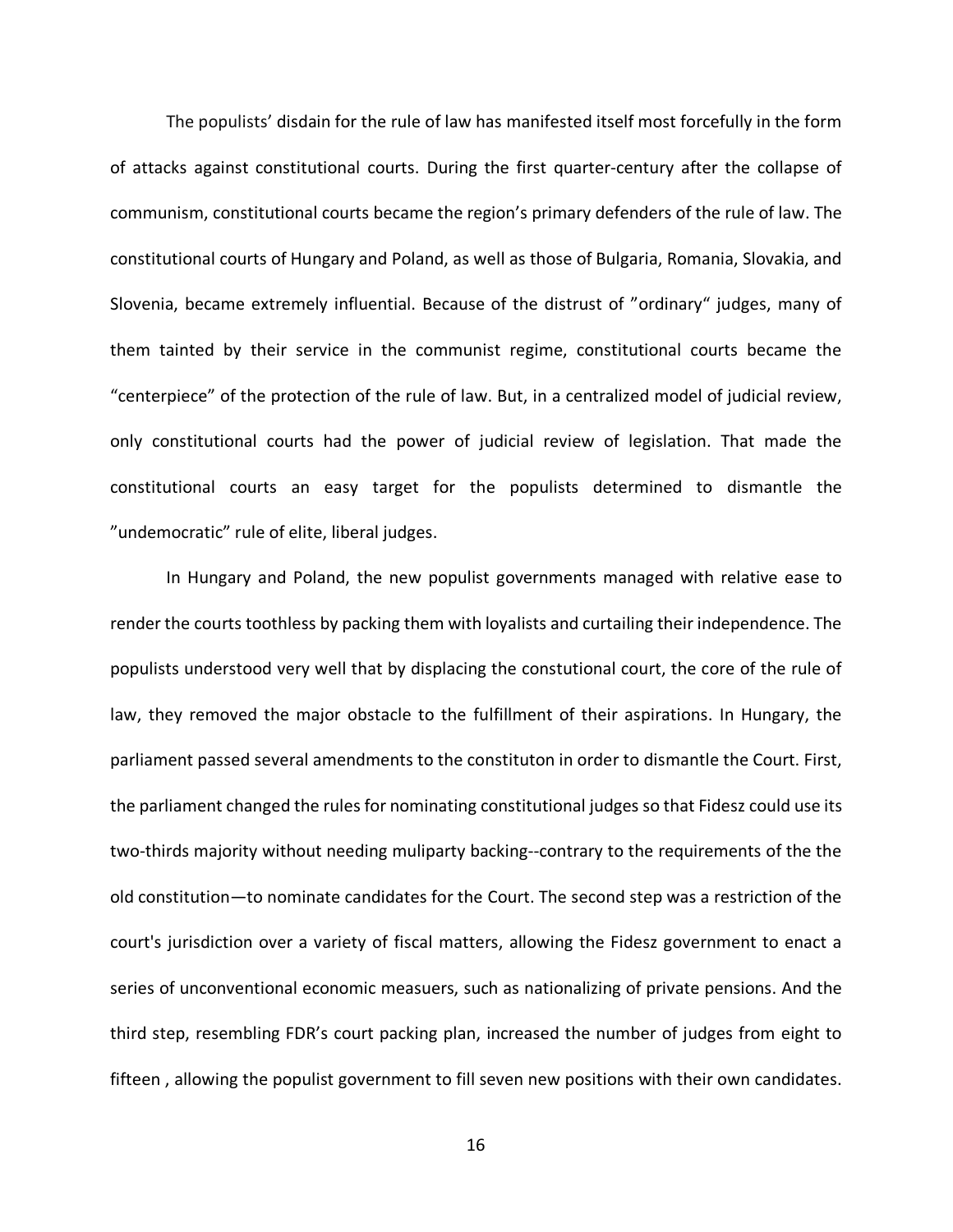The once powerful and highly respected Court for the moment disappeared from the political scene.<sup>49</sup> Almost overnight, Prime Minister Beata Szydlo's new administration packed the Constitutional Tribunal with sympathizers and raised the bar substantially: Rulings now have to be approved by a two-thirds majority, making it almost impossible to annul Law and Justicebacked legislation.<sup>50</sup> Moreover, the so-called Repair Act on the Constitutional Tribunal, as the new amending law has been ironically called, seems to be custom-made to paralyze the Court. Cases will have to wait in a docket for at least six months before they can be decided. As a result of all these changes, the Constitutional Tribunal, »as a mechanism of constitutional review has ceased to exist: a reliable aide of the government and parliamentary majority was born. $\alpha^{51}$ 

After neutralizing the constitutional courts, the populist governments continued their legal "revolution" with attacks on lower (regular) courts. By lowering the judicial retirement age, Orban first removed most of the presidents of the courts and then replaced them with judges more to his liking. Similary, the Polish government prepared three bills, recently adopted by the Sejm, which aim to control and capture the Supreme Court and the vast majority of other regular courts.52

At the same time as they mounted their attack on the judiciary, the populist governments in both countries engineered a radical transformation of the public media into a government

<sup>&</sup>lt;sup>49</sup> Bankuti, Halmai, Scheppele, supra note 31 (2012) at 140.

<sup>50</sup> Tomasz Tadeusz Koncewicz, *Constitutional Capture in Poland 2016 and Beyond: What is Next?, VerfBlog,* 2016/12/19, http://verfassungsblog.de/constitutional-capture-in-poland-2016-and-beyondwhat-is-next/, DOI: http://dx.doi.org/10.17176/20161219-171200; Gabor Halmai, Second-Grade Constitutionalism? Hungary and Poland: How the EU Can and Should Cope With Illiberal Member States (unpublished paper).

<sup>51</sup> Sadurski, supra note 33 at 35.

<sup>52</sup> Sadurski id.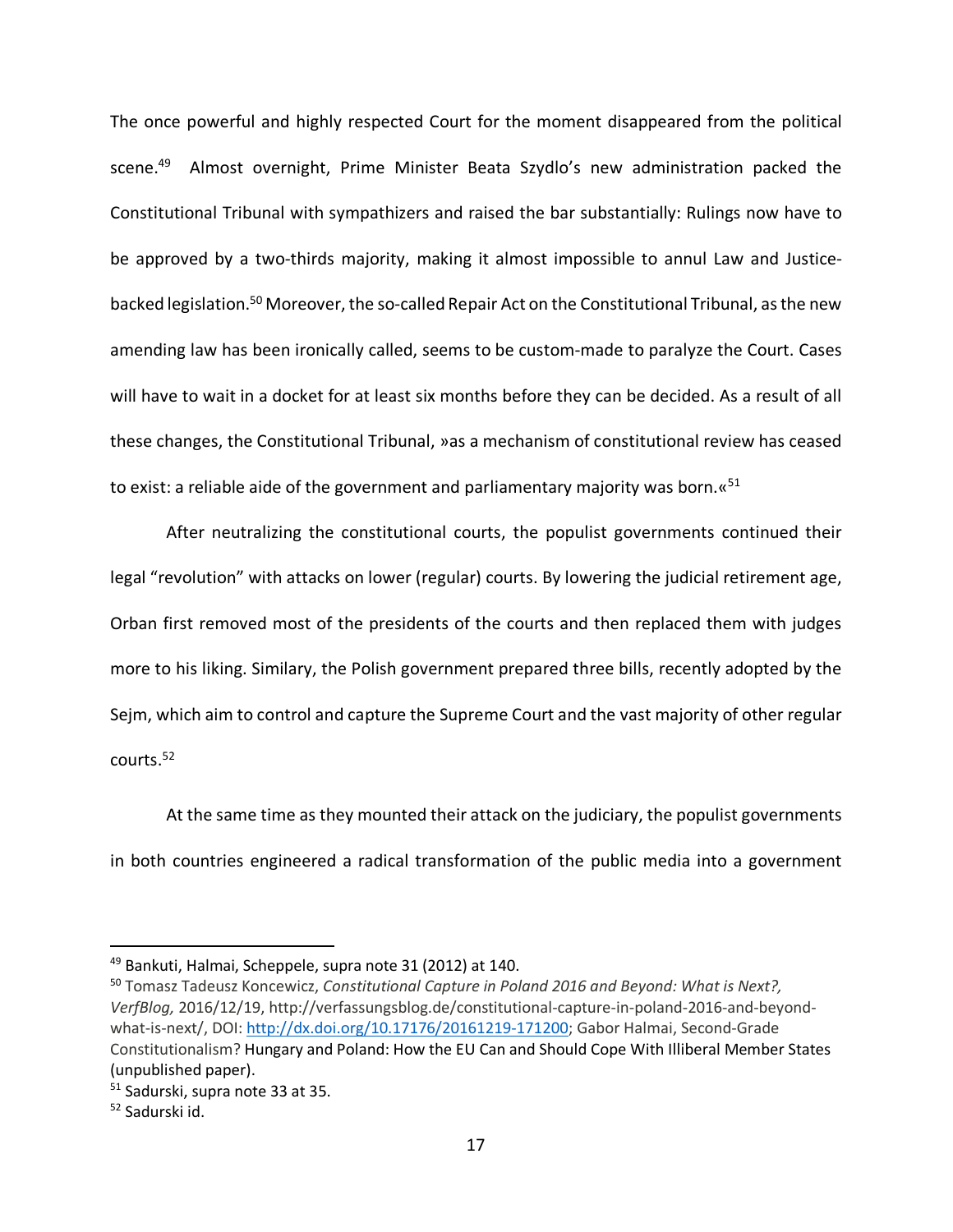mouthpiece. First, they changed the structure and personnel of key regulatory agencies, and second, they presided over an influx of party loyalists into public mass media outlets. Moreover, with all public media, the second-largest private TV channel, and several online and print outlets (including at least eight regional newspapers) in the hands of government allies, pro-government media is dominating the market.<sup>53</sup> On top of that, the most controversial part of this acquisition process was the shutdown of the newspaper *Népszabadság*, Hungary's leading critical daily.<sup>54</sup> In Poland, the takeover of the media market reached "only" the first phase (colonization of the state media), while a more radical take-over of the entire media market has only begun.<sup>55</sup>

Orban's government also changed the election law, captured the Election Commission, the main body in charge of election monitoring, and gerrymandered electoral districts in favor of Fidesz, at expense of traditional left-wing electoral districts.<sup>56</sup> Together with the media takeover, these changes led one critical analyst to observe that the forthcoming general election in April 2018 is "likely to be less fair" than previous elections.<sup>57</sup> With the new law adopted in December 2017, the Polish government introduced a series of changes, which, according to Wojciech Sadurski, will lead to complete erosion of integrity of the National Electoral Commission.<sup>58</sup>

<sup>53</sup> Freedom House, Hungary, 2017.

<sup>&</sup>lt;sup>54</sup> Freedom House, Hungary, 2017.

<sup>55</sup> Freedom House, Poland, 2017.

<sup>56</sup> https://budapestbeacon.com/hungarys-2018-general-election-likely-to-be-less-fair-than-2014s-afterfidesz-media-takeover/?\_sf\_s=electoral+rules

<sup>&</sup>lt;sup>57</sup> Benjamin Novak, Hungary's 2018 general election likely to be less fair than 2014's after Fidesz media takeover, Budapest Beacon, February 6, 2018, available at: https://budapestbeacon.com/hungarys-2018-general-election-likely-to-be-less-fair-than-2014s-after-fidesz-media-takeover/? sf s=elections+

<sup>58</sup> Sadurski, supra note 33 at 55.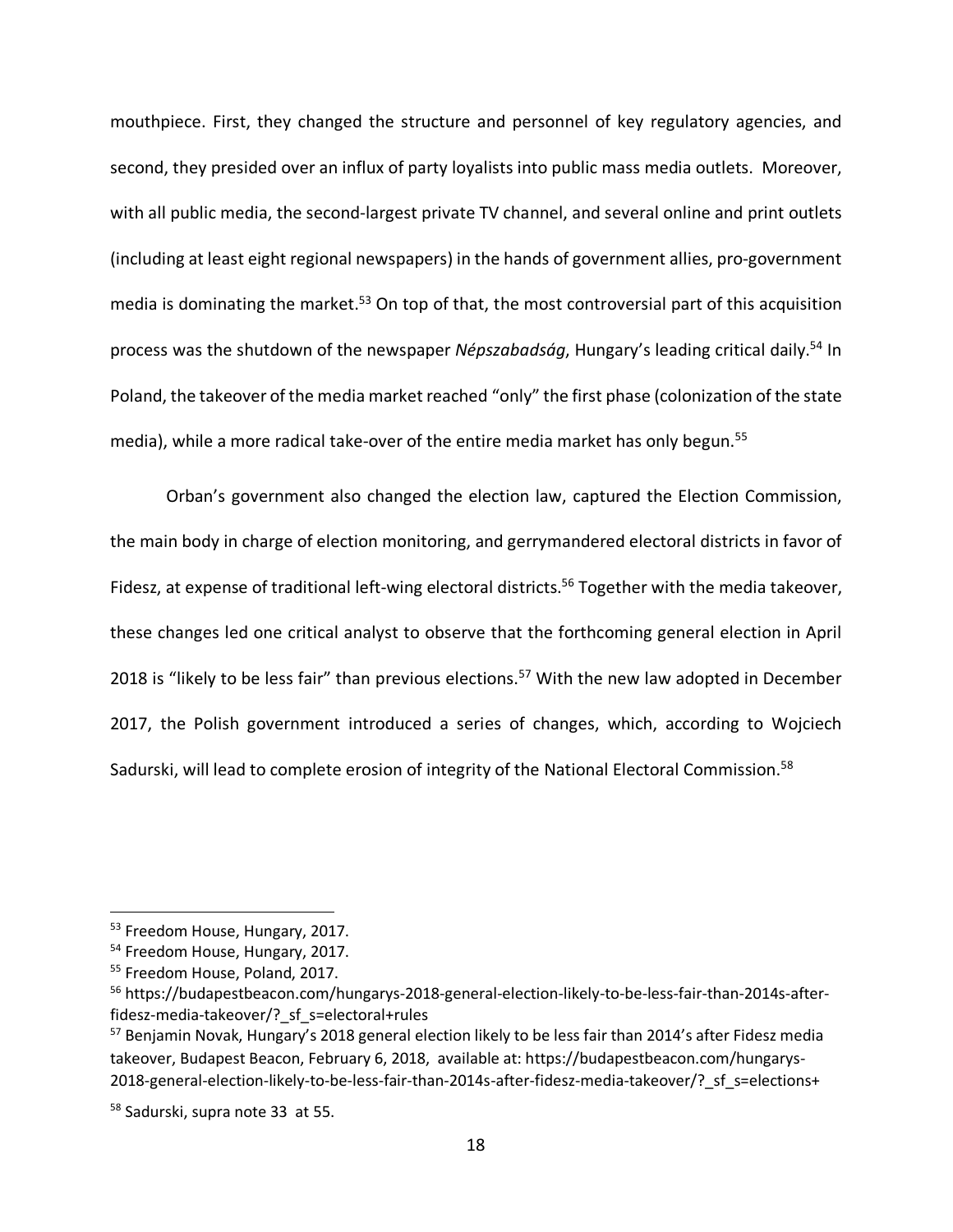The populist distrust of liberal institutions is often accompanied by attacks on the constitutional rights and freedoms of ethnic minorities, Roma communities, Jews, homosexuals, and all those critical citizens who are not seen as "real" Poles, Hungarians etc. This trend meets with the way of thinking of a huge part of the population. A recent poll in Hungary, for example, showed that nearly one third of the population believes in "a secret Jewish collaboration to determine Hungary's economy and politics."<sup>59</sup> In Budapest, forty-nine percent of individuals surveyed are strongly or moderately anti-Semitic. There are even reports of physical violence against Roma and outbursts of anti-Semitic statements expressing support for a requirement where all Jews living in Hungary would have to be registered and then evaluated for the potential threat they may represent to Hungary.<sup>60</sup> Several intellectuals close to the ruling party Fidesz endorse the works of anti-Semitic writers from the interwar period.<sup>61</sup> However, as Kim Lane Scheppele argues, the Fidesz government does not jail its opponents, it does not ban free travel, but it punishes political dissent, it fires members of the political opposition from state sector jobs and it intimidates families of critical journalists.<sup>62</sup>

Rather than attacking civil rights and liberties directly, both governments use an indirect legalistic approach, adopting problematic measures "concealed under the mask of law" <sup>63</sup> in order

<sup>&</sup>lt;sup>59</sup> E Hann, D Róna, Anti-Semitic Biases in the Hungarian Society. Reserch Report, Median Közvélemény és Piackutató Intézet (2015) (http://tev.hu/wp-content/uploads/2014/04/ Median\_TEV\_ antisemitizmustanulma%CC%81ny\_2014-HU.pdf).

 $60$  Id.

<sup>61</sup> Jacques Rupnik, "How Things Went Wrong", 23 (3) JOURNAL OF DEMOCRACY*134* (2012).

<sup>62</sup> Kim Lane Scheppele, *Goulash Post-Communism*, 52(3) NewsNet, News of the Ass'n for Slavic, E. Eur. &Eurasian Stud. 1, 3–4 (2012).

<sup>&</sup>lt;sup>63</sup> Ozan O.Varol, Stealth Authoritarianism, 100 IOWA LAW REVIEW 1673 1685 (2015); see also David Landau, Abusive Constitutionalism, 47 U.C.IRVINE LAW REVIEW 189 (2015); Kim Lane Scheppele, Worst Practices and the Transnational Legal Order (or How to Build a Constitutional »Democratorship« in Plain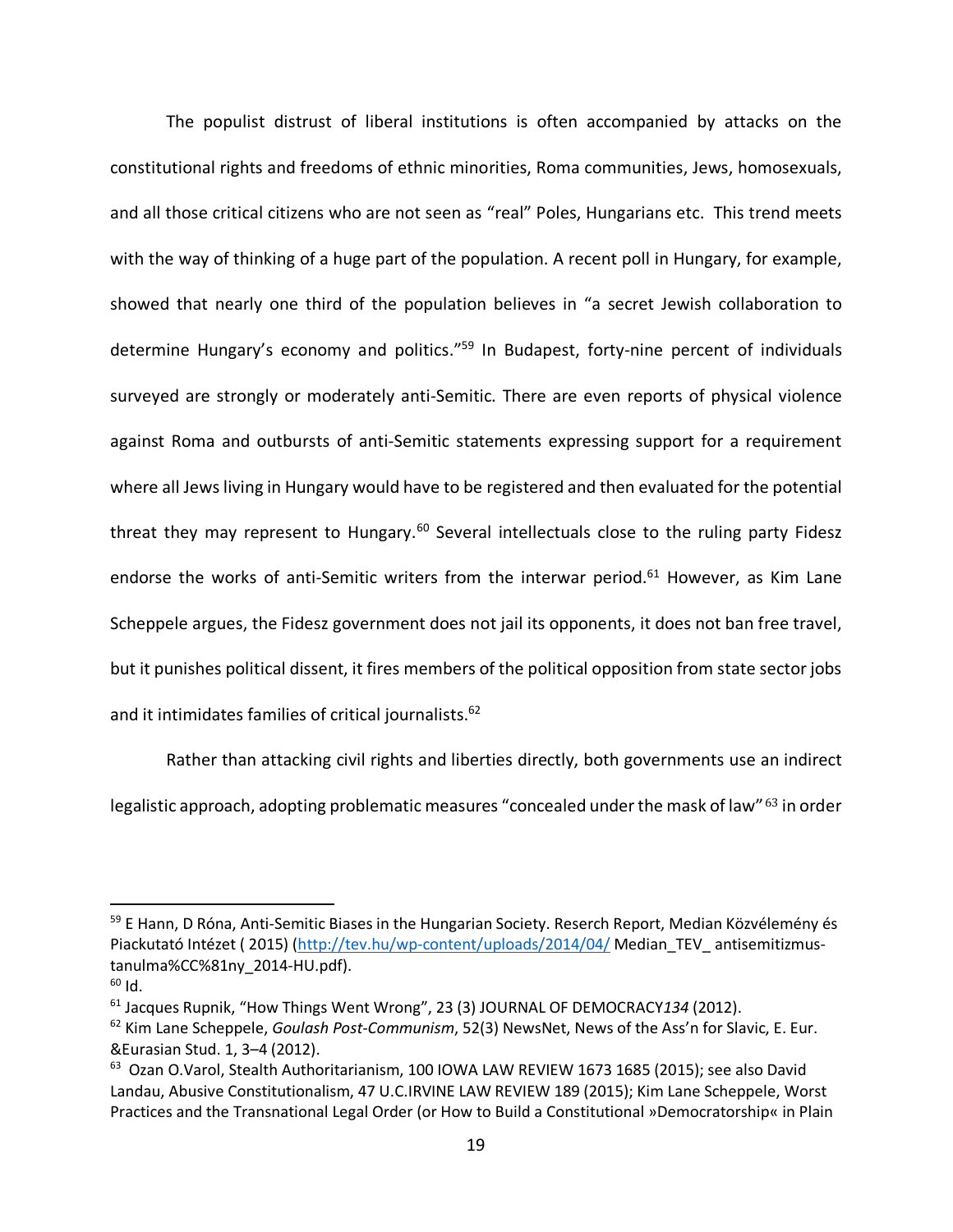to advance their versions of "autocratic legalism".<sup>64</sup> Some of these laws undermine civil rights and liberties indirectly, some directly. A typical example of the first group is so called Lex CEU, which pretends to be a neutral piece of legislation, but in fact disproportionatelly targets one specific academic institution (Central European University) and has one goal and one goal only—to push CEU out of the country.<sup>65</sup> On the other hand, certain laws attack civil rights very directly. The most notorious examples are so called "lex Gross" in Poland, which makes it a crime to accuse "the Polish nation" of complicity in the Holocaust or any "Nazi crimes committed by the Third Reich," punishable by three years in jail,<sup>66</sup> or the so-called Stop Soros laws in Hungary, which, if enacted, would make the work of NGOs that look after refugees difficult if not impossible.<sup>67</sup>

Even if Hungary and Poland are not yet authoritarian regimes, the combined effects of the described attacks on fthe our pillars of liberal democracy show strong signs of a slide into authoritarianism. Moreover, both cases confirm that democracies today die slowly, incrementally: The most pervasive form of democratic decay today is constitutional retrogression that usually unfolds from "slow, incremental, and endogenous decay as opposed to the rapid external shock of a coup or an emergency declaration "68, which are the most frequent forms of authoritarian reversion.

 $\overline{a}$ 

Sight, *UC IRVINE L.REV* (forthcoming 2017); William J.Dobson, THE DICTATOR'S LEARNING CURVE:INSIDE THE GLOBAL BATTLE FOR DEMOCRACY *(2012)*.

<sup>&</sup>lt;sup>64</sup> Javier Corrales, Autocratic Legalism in Venezuela, 26 JOURNAL OF DEMOCRACY 37-46 (2015). <sup>65</sup> Gabor Halmai, Legally Sophisticated Authoritarians: the Hungarian Lex CEU, *VerfBlog,* 2017/3/31,

https://verfassungsblog.de/legally-sophisticated-authoritarians-the-hungarian-lex-ceu/, DOI: https://dx.doi.org/10.17176/20170401-102552.

<sup>&</sup>lt;sup>66</sup> Sadurski, supra note 33 at 52;

<sup>67</sup> Ester Zalan, Germany Raises Concerns Over Hungary's »Stop Soros« Bills, EU Observer, February 16, 2018.

<sup>&</sup>lt;sup>68</sup> Hug, Ginsburg, supra note 18.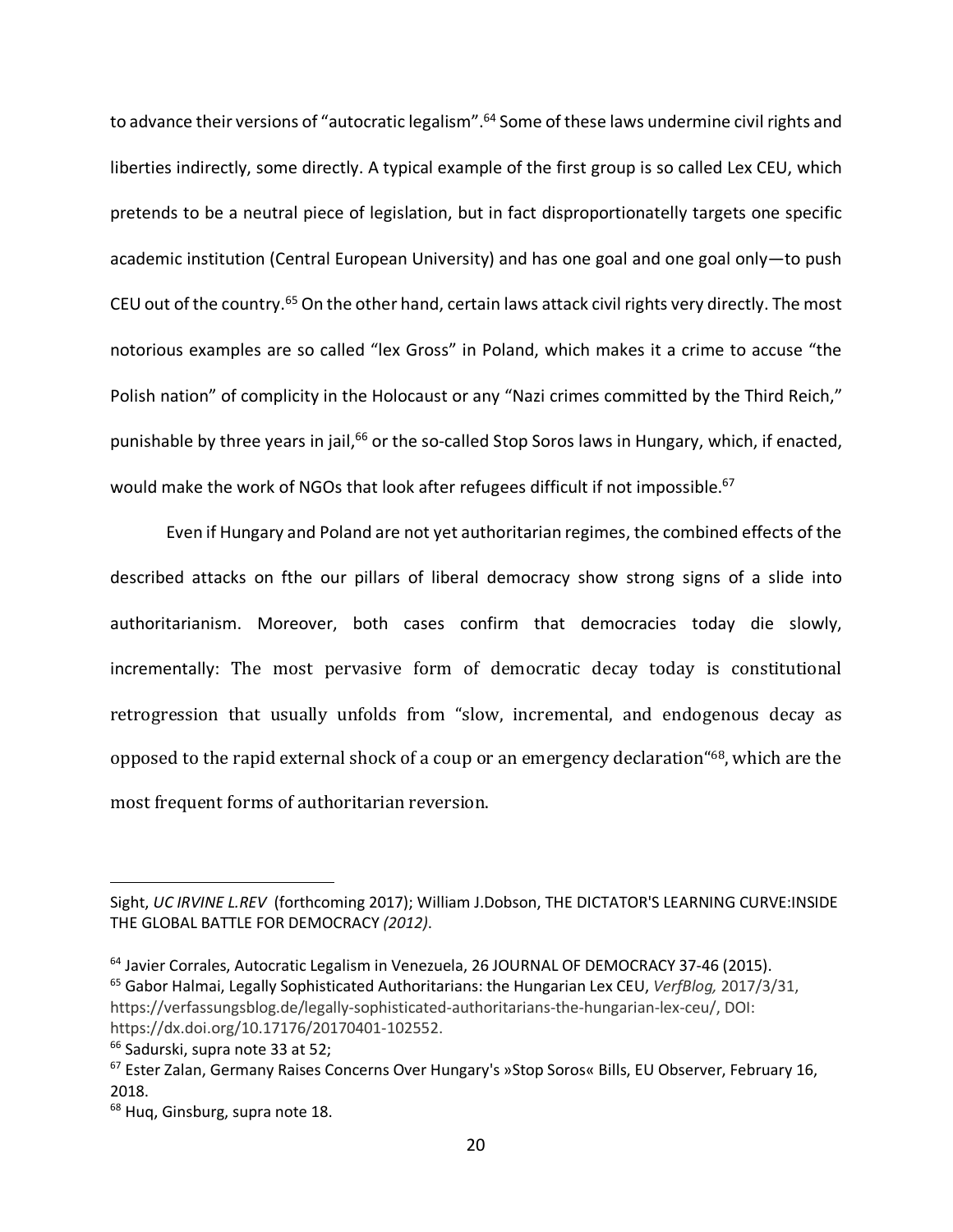Despite the fact that the Law and Justice government almost perfectly mimics the script used by Orbán, Poland is not yet Hungary. First, Orbán has been successful in capturing all four essential ingredients of constitutional democracy. The Polish populists, on the other hand, have made extensive progress in capturing only some, but not all, rule of law institutions and the media, while most of civil rights and liberties, and the fairness of the electoral system still remain in place. Moreover, Law and Justice has only a small parliamentary majority and not the supermajority needed for a Hungarian-style constitutional rewrite. Furthermore, while Orbán has been in power for two consecutive four-year terms, Kaczynski's reign started only in 2015.

The Polish case, where the opposition to the new populist government is stronger than in Hungary, and where the new government has not fully yet dismantled all the bulwarks of the rule of law, thus represents only an unfinished version of authoritarian populism.<sup>69</sup> While heading in the direction of the Hungarian model, the Polish case can hardly be described as a non-democratic regime. This is also reflected in the Freedom House 2017 Report, where Hungary now has the lowest ranking in the Central European region and is considered a "semi-consolidated" democracy. Poland's score reached its lowest point in the survey, but the country remains a "consolidated democracy."70

#### *4. Whence the Populist Rise in the East?*

 $69$  Ekiert, supra note 16 at 9-10. As Ekiert shows, Polish civil society has traditionally been the strongest in the region. See Roberto Stefan Foa, Grzegorz Ekiert, The weakness of postcommunist civil society reassesed, 56 (2) 419-439 (2017).

<sup>&</sup>lt;sup>70</sup> Nations in Transit, supra note 21.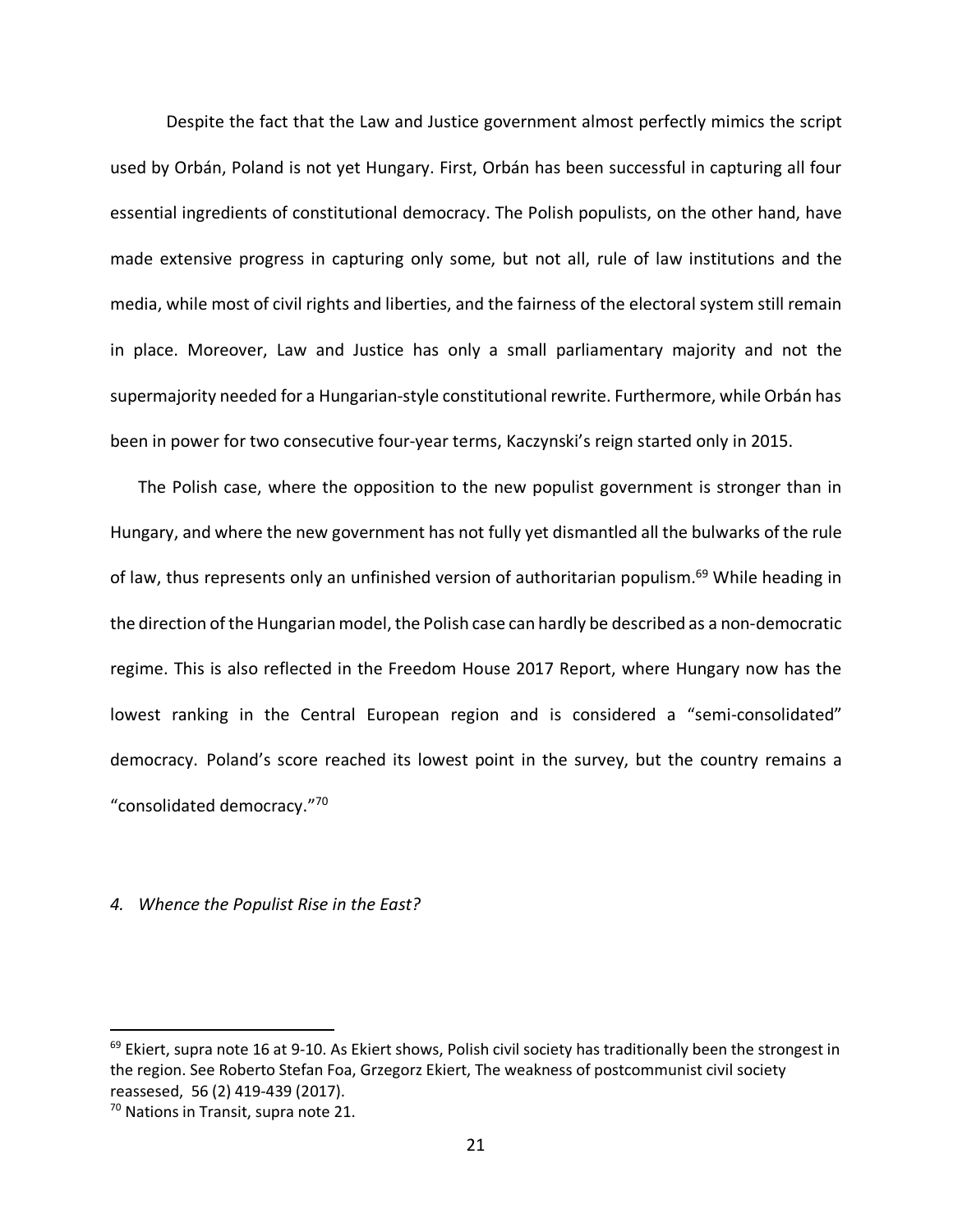The examples of democratic backsliding into various forms of authoritarian constitutional populism in Eastern Europe are part of a world-wide trend taking place since the end of the third wave of democratization of the 1990s. The ease with which democratic backsliding has occurred in these seemingly stable democracies in many ways calls into question the supposed sharp divide between the Central European "success stories" and other, more problematic countries from the Balkans and further East. As more recent research on the impact of populism on democracy suggests, populism is more likely to have corrosive effects in unconsolidated democracies than in stable liberal democracies.<sup>71</sup>

How can one then explain the fact that populism has been so successful in weakening some of the most consolidated democracies of the region, Poland and Hungary? In order to understand the populists' success in ECE, both history and political science offer some important insights. While legal scholars have only begun to grapple with the idea of populism and its legal implications, $72$  other disciplines like political science and history have long cultivated rich debates on populism.73

What are the causes of the revival and success of old ethno-nationalist, populist, rightwing political forces? Sean Hanley and James Dawson argue that the major problem of postcommunist liberal democracy is that it never was a real liberal democracy. Its liberal institutions

<sup>&</sup>lt;sup>71</sup> Gidron, Bonikowski, supra note 8.<br><sup>72</sup> The US constitutional scholarship is an exception here. In the last 30 years, it has provided a rich body of literature on populist constitutionalism. In Europe, populist constitutionalism is still considered an oxymoron, mainly because of its devastating political consequences in the interwar period in Europe. See Lucia Corso, What does Populism have to do with Constitutional Law? Discussing Populist Constitutionalism and its Assumptions, RIVISTA DI FILOSOFIA DEL DIRITTO [III, 2/2014, pp. 443-470]  $73$  Huq, supra note 43, citing the literature.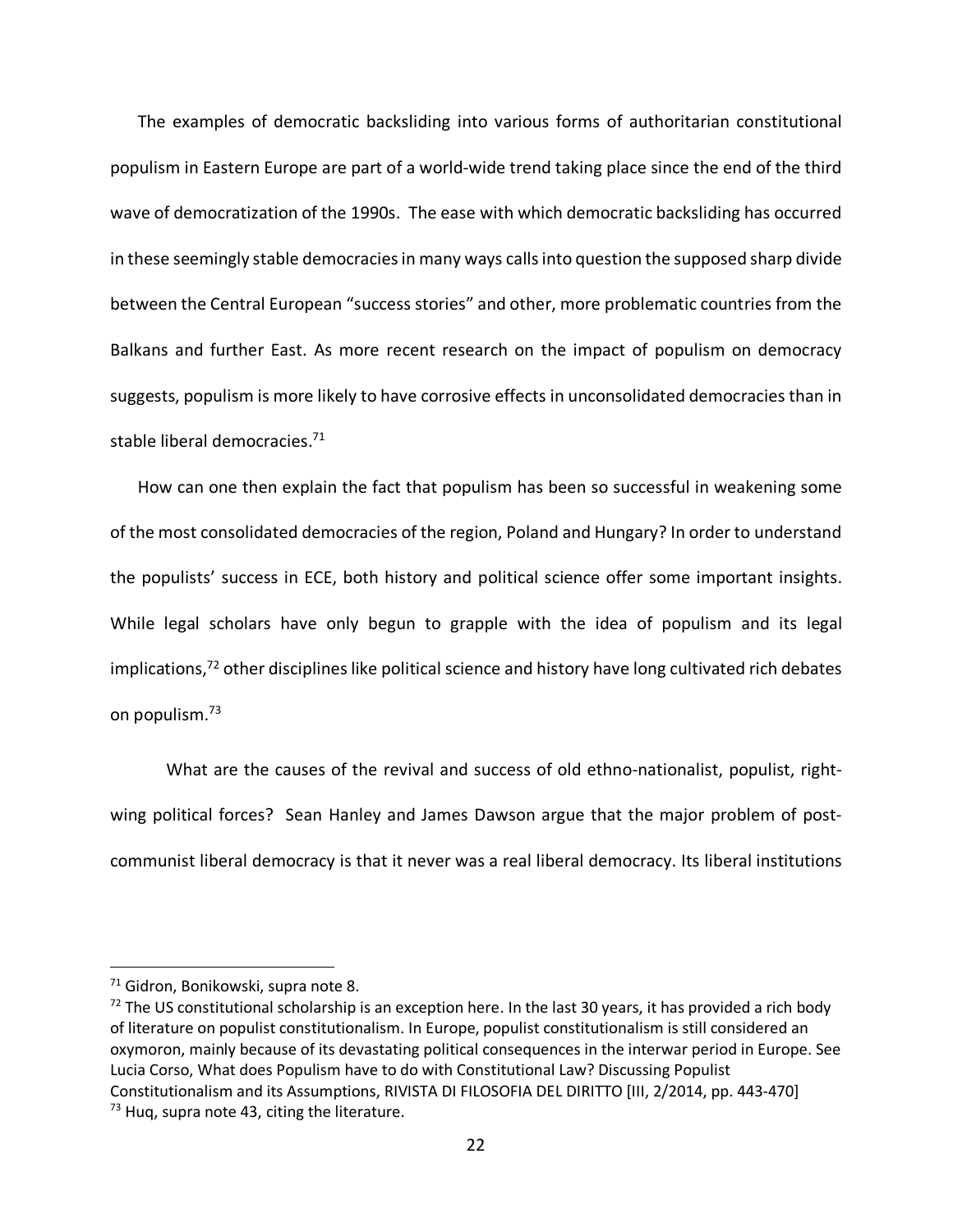have always been merged with existing illiberal narratives, such as ethnic nationalism and social conservativism:

Despite appearances, in East-Central Europe there is an absence of genuinely liberal political platforms—by which we mean a range of mainstream ideologies of both the left and right based on shared commitments to the norms of political equality, individual liberty, civic tolerance, and the rule of law. As a result, citizens are left unexposed to the philosophical rationale for liberal-democratic institutions. <sup>74</sup>

ECE democracies were thus born with a "hollow core" and the resulting lack of massive civic and political engagement supporting the liberal ideals.<sup>75</sup> Furthermore, liberalism in ECE pertained primarily to the economic sphere—in its most radical variety, neo-liberalism of the Chicago School. Economic neo-liberals in Hungary and Poland did very little to advance the cause of political liberalism. Paradoxically, the pro-market social-democratic left was the main advocate for neo-liberal market reforms in Poland, Hungary, and many other ECE countries.<sup>76</sup>

The Great Recession of 2008 undermined the optimism of the "return to Europe" ideology built on almost two decades of continuous neo-liberal economic reforms. The spirit of the "return to Europe" was broken and the optimism of the previous era was replaced by fear and

 $\overline{a}$ 

**<sup>74</sup>** James Dawson, Sean Hanley, What's Wrong with East-Central Europe? The Fading Mirage of the "Liberal Consensus, 27 (1) JOURNAL OF DEMOCRACY 21 *(2016).* 

<sup>75</sup> Dorothee Bohle, Béla Greskovits, CAPITALIST DIVERSITY ON EUROPE'S PERIPHERY (2012).

 $76$  Margit Tavits, Natalia Letki, When Left is Right: Party Ideology and Policy in Post-Communist Europe, 103 (4) AMERICAN POLITICAL SCIENCE REVIEW (2009); Abby Innes, Draining the Swamp: Understanding the Crisis in Mainstream Politics as a Crisis of State, 76 (1) SLAVIC REVIEW 33-34 (2017).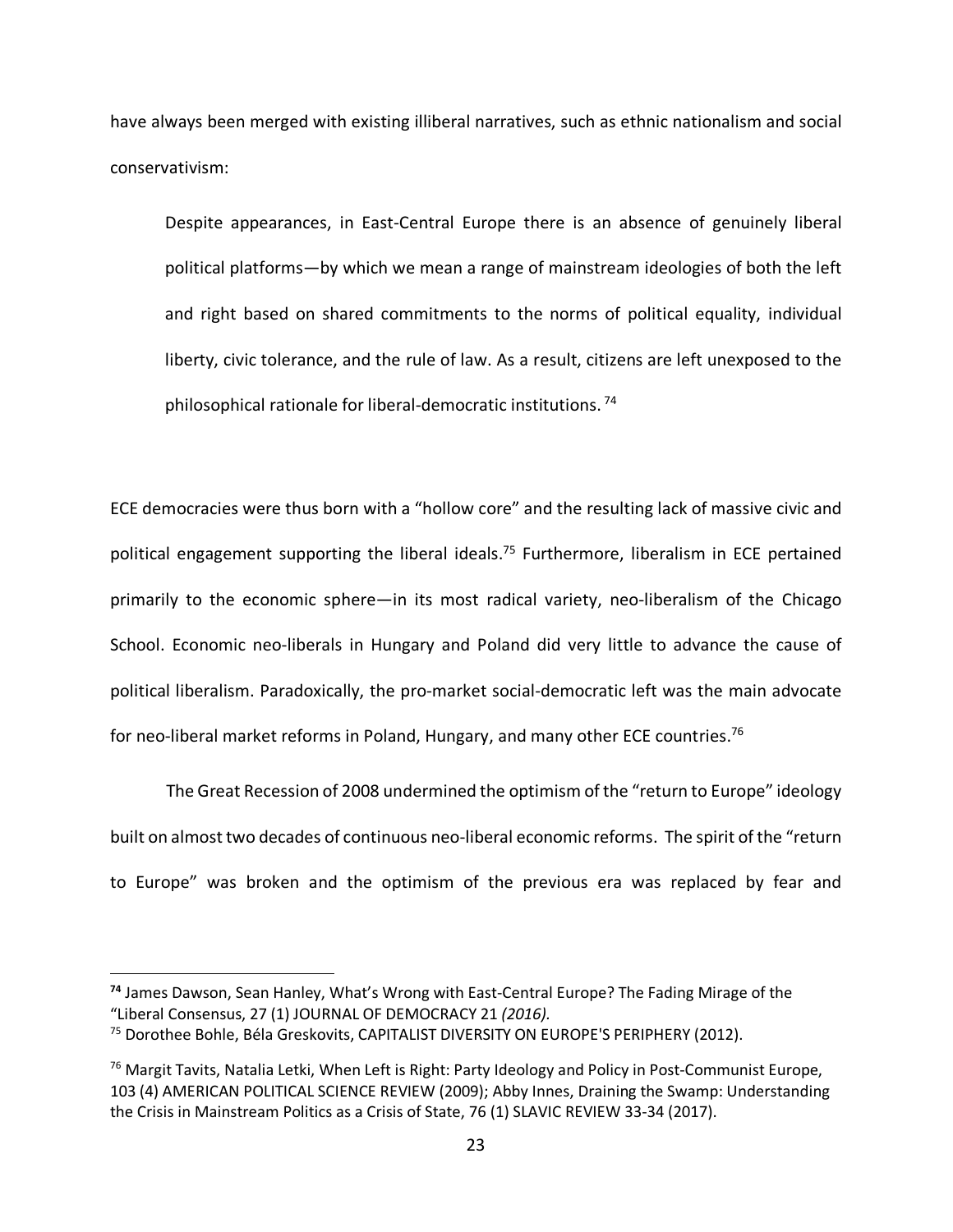desperation. Impressive economic growth of 4-5 percent per annum gave way to decline throughout the region. Hungary, a successful leader of transformation in the 1990s, had a current account deficit of €1.9 million in 2000, but €5.8 million by 2006, by which time the country had also become highly indebted (debt reached 79 percent of GDP by 2009). Unemployment reached 10 percent by 2010. Hungary was one of the first countries in Europe to have been bailed out by the IMF and the EU. Due to the austerity measures necessary for reestablishing financial order, a great part of the population suffered huge losses. Voters were angry that, regardless of how they voted, they got neoliberal economic policies, which created vast inequalities and disadvantaged many workers. Populist parties offered to reverse the status quo on economic policy and they delivered. Once in power, populist parties in Poland and Hungary took a new approach to national economic policy, with greater support for national champions, domestic capitalist groups, and redistributive social transfers. In order to understand and confront populism in ECE, it is necessary to comprehend the enduring appeal of the populist economic model and why many voters consider it to be superior to neoliberalism. Hence, it is no surprise then that even in the best economic performer in the region, Poland, it was primarily the poor and unemployed who helped to elect Poland's new rightwing government, promising a family allowance of 500 zlotys (\$120) a month per child, funded through a tax on banks and big business; a minimum wage; and a return to a retirement age of 60 for women and 65 for men. Despite the robust economic performance, the neoliberal Civic Platform (PO) left behind many regions like Silesia and working people on so- called junk contracts, offering less than \$200 a month.<sup>77</sup> In the words of Ivan

 <sup>77</sup> Cedric Gouverneur, Poland's populist revenge, *Le Monde diplomatique*, March, 2016, available at http://mondediplo.com/2016/03/02poland; Karolewski, Benedikter, ibid.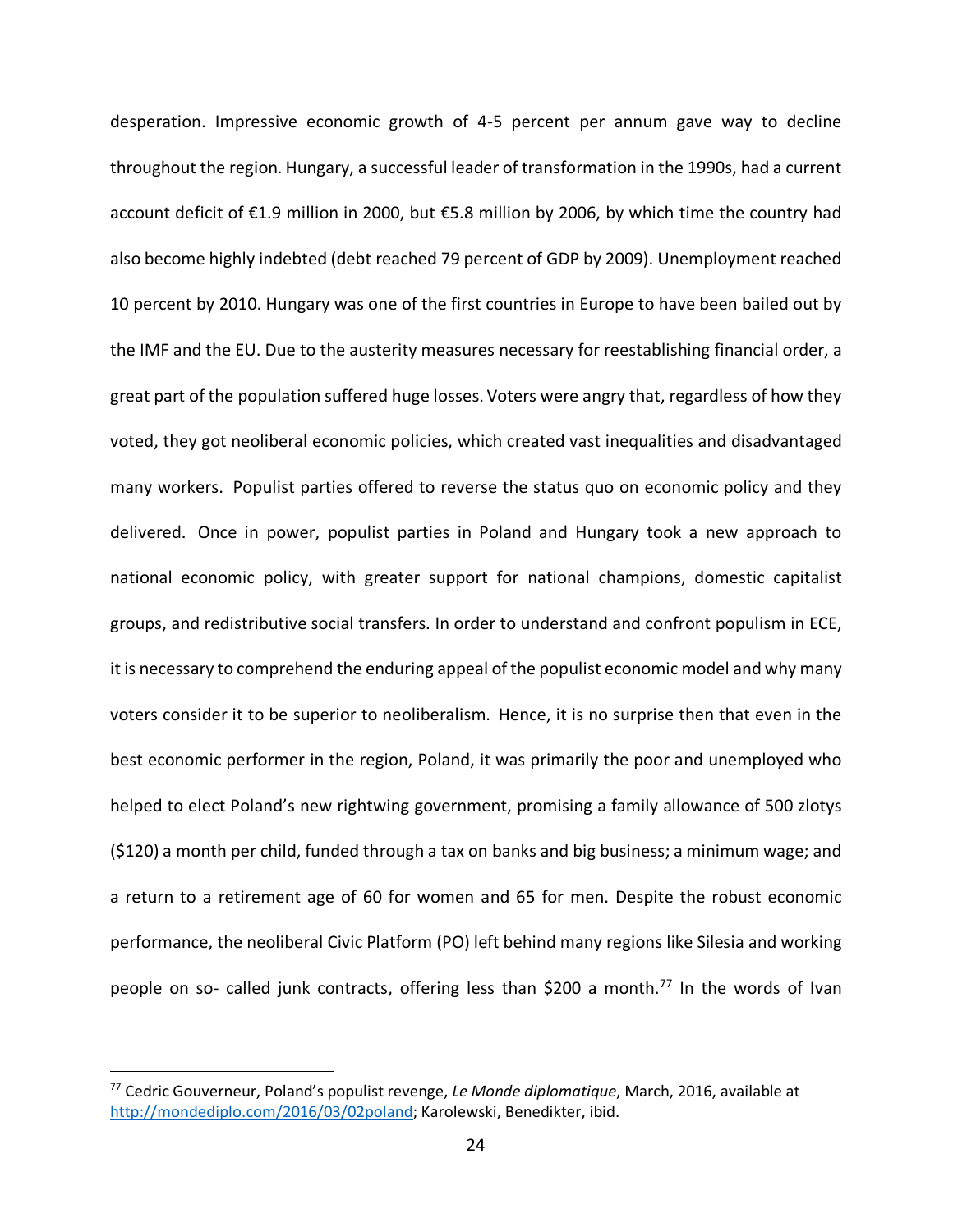Krastev, the liberal order simply did not deliver that which it had promised in 1989.<sup>78</sup> As a result, populist-nationalist parties, which promised to defend small people gained ground and power. It was the promise of economic security that led PiS to victory in Poland. This is consistent with comparative studies which show that support for extreme right parties and authoritarian rule tends to increase in the years after economic crisis. The Depression, for example, gave birth to some of the 20th century's most radical populist movements.<sup>79</sup>

To make things worse, the economic recession was accompanied by increasing corruption and scandals involving recordings of intra-governmental conversations, which proved to be the catalysts for the release of popular frustration in Hungary and Poland.<sup>80</sup> Terrorism and immigration are in fact only the latest issues around which populists in Poland and Hungary successfully mobilized. All these "demand" factors together generate potential public support for populist movements and policies.<sup>81</sup>

Nevertheless, demand factors tell only one half of the story. As both Matt Golder<sup>82</sup> and Dani Rodrik argue, it is important to look at the demand as well as the supply factors behind the rise in populism. Moreover, Dani Rodrik argues that:

l

**<sup>78</sup>** Ivan Krastev,What's Wrong with East-Central Europe? Liberalism's Failure to Deliver. 27 (1) JOURNAL OF DEMOCRACY *35-39(2016).* 

<sup>&</sup>lt;sup>79</sup> The Power of Populists, The Economist, July, 22, 2017; Hug, Ginsburg, supra note 18.

<sup>80</sup> Ireneusz Pawel Karolewski and Roland Benedikter, Is Poland Really Lost? Poland's Contested Governance Reforms and the further Role of the Central Eastern European area (CEE) in the EU, March 10, 2016 Working Paper for The Europe Center, Freeman Spogli Institute for International Studies, Stanford University.

 $81$  On importance of demand and supply factors in analyzing the electoral succes of right wing parties in Europe, see Matt Golder, Far Right Parties in Europe, 19 ANNUAL REVIEW OF POLITICAL SCIENCE 477- 497 (2016) .

 $82$  Id.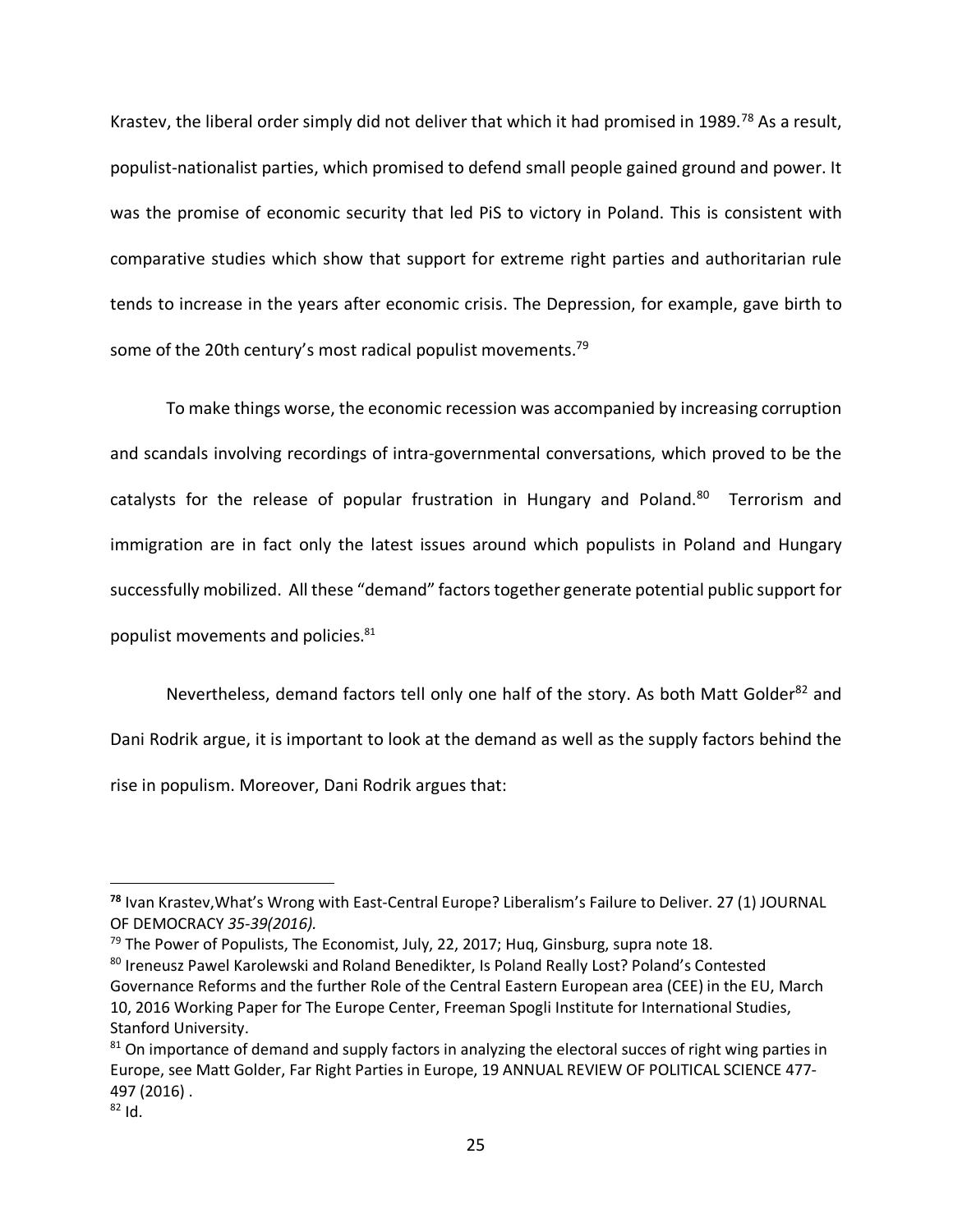[The] economic anxiety and distributional struggles exacerbated by globalisation generate a base for populism, but do not necessarily determine its political orientation. The relative salience of available cleavages and the narratives provided by populist leaders are what provides direction and content to the grievances. Overlooking this distinction can obscure the respective roles of economic and cultural factors in driving populist politics.<sup>83</sup>

In other words, demand factors provide only a fertile soil, a base, for populism, but do not determine whether or how the populists are successful in persuading the voters to follow their promises. The logic of populism can best be understood by looking at the interaction between demand-side and supply-side factors in their empirical context.<sup>84</sup> It is worth quoting another paragraph from Dani Rodrik's work on populism:

[the] economic anxiety, discontent, loss of legitimacy, fairness concerns that are generated as a by-product of globalization rarely come with obvious solutions or policy perspectives. They tend to be inchoate and need to be channeled in a particular programmatic direction through narratives that provide meaning and explanation to the groups in question. That is where the supply-side of politics comes in. Populist movements supply the narratives required for political mobilization around common concerns. They present a story that is meant to resonate with their base, the demand side: here is what is happening, this is why, and these are the people who are doing it to you. $85$ 

<sup>83</sup> Rodrik, supra note 2.

<sup>84</sup> Golder, supra note 79.

<sup>85</sup> Rodrik, supra note 2 at 6.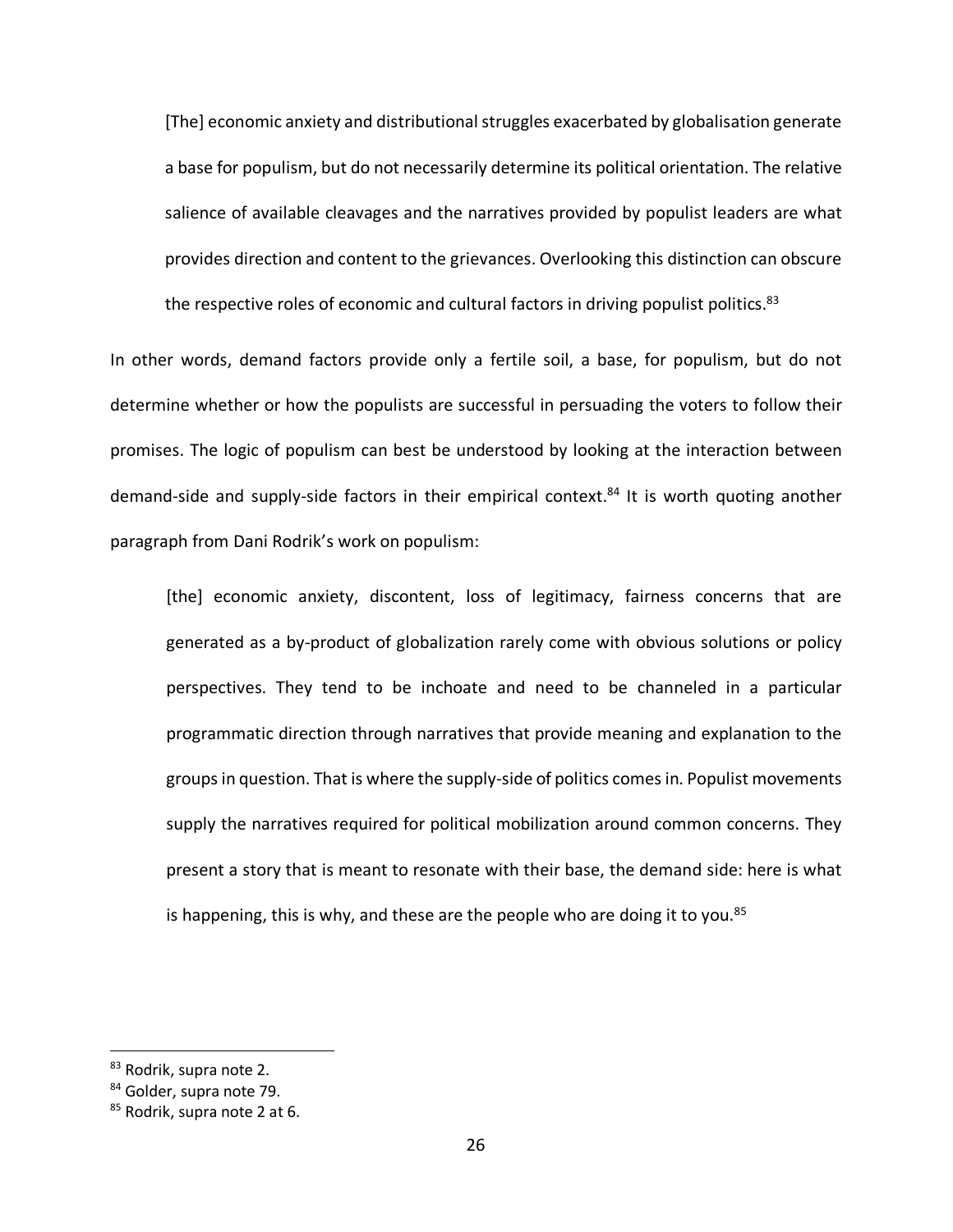In light of these observations, I argue that it was the absence of credible liberal alternatives that opened the gates for populist parties in Hungary and Poland. As the mainstream center-left discredited itself with its unrelenting pursuit of neo-liberal reforms, the populist parties could claim to fill the void left by other mainstream political parties. In the words of Cass Mudde, "the populist surge is an illiberal democratic response to decades of undemocratic liberal policies."86

The populists in both countries responded to the grievances of the angry and disappointed citizens with what was perceived to be a compelling narrative: A nationalist, authoritarian populism, combined with an almost left-wing-oriented social policy, promising to protect ordinary people abandoned by the liberal elites. With the eruption of the migration crisis in 2015, such socially-oriented xenophobic nationalism provided an ideal fit connecting the demand and supply side factors and driving increasing numbers of voters away from the political center to more rightwing extremes.

#### *5. What is the Role of Law in Preventing a Breakdown of Democracy?*

From the constitutional theory perspective, the surge of populism in ECE teaches us another story, about the role legal institutions have in protecting democracy from backsliding into illiberal and authoritarian regimes. In many ECE countries, the courts have played a major role in building constitutional democracy during the transition and have served as symbols of the rule of law. Samuel Issacharoff, for example, argues that that the most significant bulwark against the return

<sup>86</sup> Cass Mudde, Europe's Populist Surge, 95 (6) FOREIGN AFFAIRS 25-30 (2016).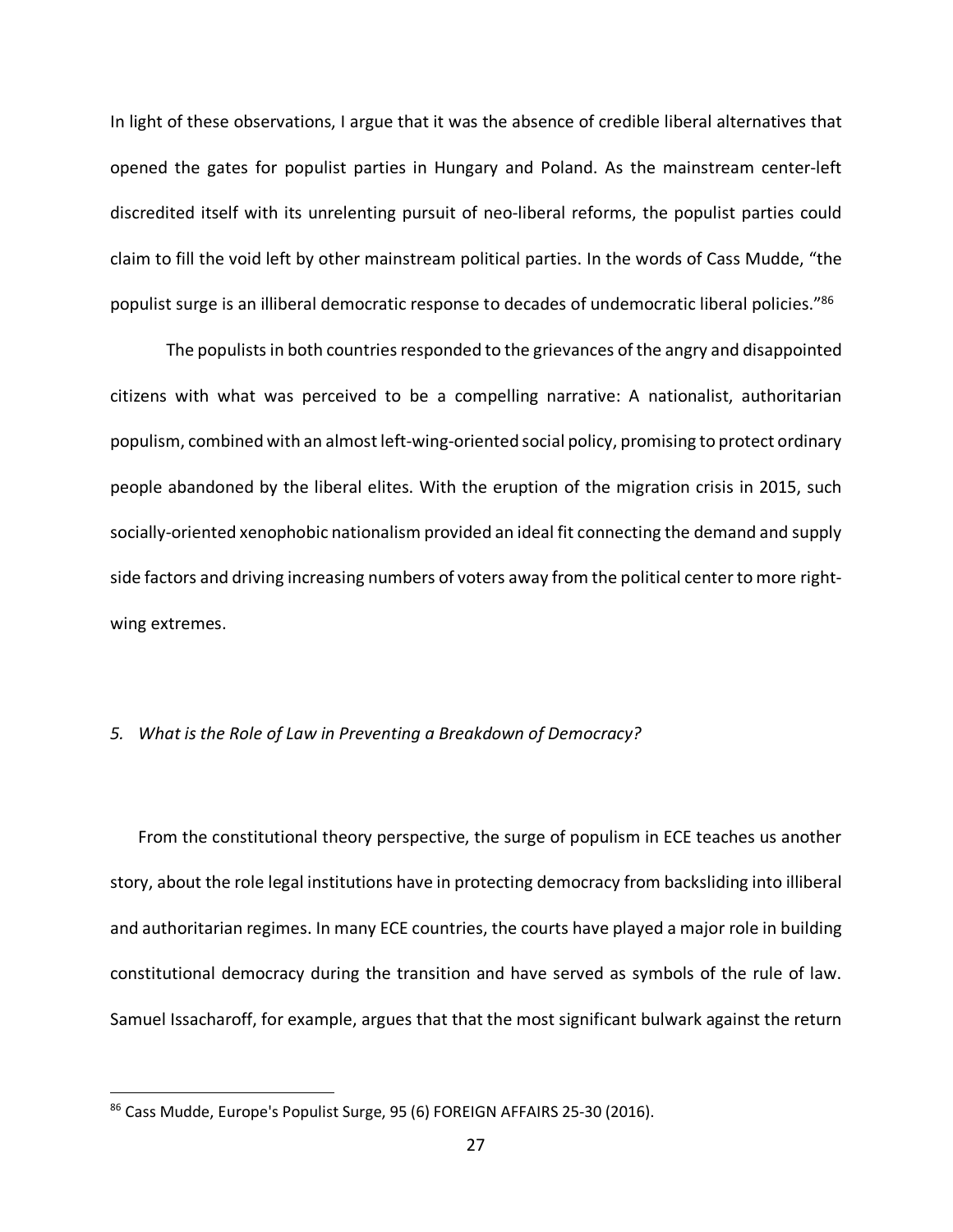of repression is the presence of strong constitutional courts. $87$  He acknowledges that perpetuating a democratic order depends on many factors and institutions, but claims that the reliance on constitutional courts "highlight[s] an important institutional shift in the structuring of new democracies ... that has received insufficient attention to date."<sup>88</sup> Yet the last few years have exposed the institutional fragility of constitutional courts when they are targeted by populist forces. More broadly, we may be forced to question the capacity of the courts to protect democracy from illiberal majorities.<sup>89</sup>

The notion that judges might not provide the most effective bulwark against the rise of anti-democratic forces is also evident from pre-WWII German history. Before the Nazis came to power in Germany, judges were celebrated for developing an early form of the *Rechtsstaat* (legal state). Yet they did not even try to challenge Hitler's supremacy. In a 1936 essay, Karl Loewenstein pointed out that a judge would have to be very reckless to challenge Nazi ordinances on legal grounds, and noted that that he knew of no such judge.<sup>90</sup> On the contrary, the blessing of the German judges, which stabilized the judicial system, was instrumental in legitimizing the Nazi regime. $91$ 

<sup>87</sup> Samuel Issacharoff, FRAGILE DEMOCRACIES: CONTESTED POWER IN THE ERA OF CONSTITUTIONAL COURTS (2015). For a different argument, emphasizing the importance of the indepence of judiciary and potential advantages of a weak-form judicial review, see Stephen Gardbaum, Are Strong Constitutional Courts Always a Good Thing for New Democracies? 53 COLUMBIA JOURNAL OF TRANSNATIONAL LAW 285-319 (2015).<br><sup>88</sup> Ibid.

<sup>&</sup>lt;sup>89</sup> Bojan Bugaric, Tom Ginsburg, The Assault on Postcommunist Courts, 27 (3) JOURNAL OF DEMOCRACY 69-82 (2016).<br><sup>90</sup> Karl Loewenstein, Law in the Third Reich, 45 YALE LAW JOURNAL 788 (March 1936).<br><sup>91</sup> See Ingo Muller, HITLER'S JUSTICE: THE COURTS OF THE THIRD REICH (1991).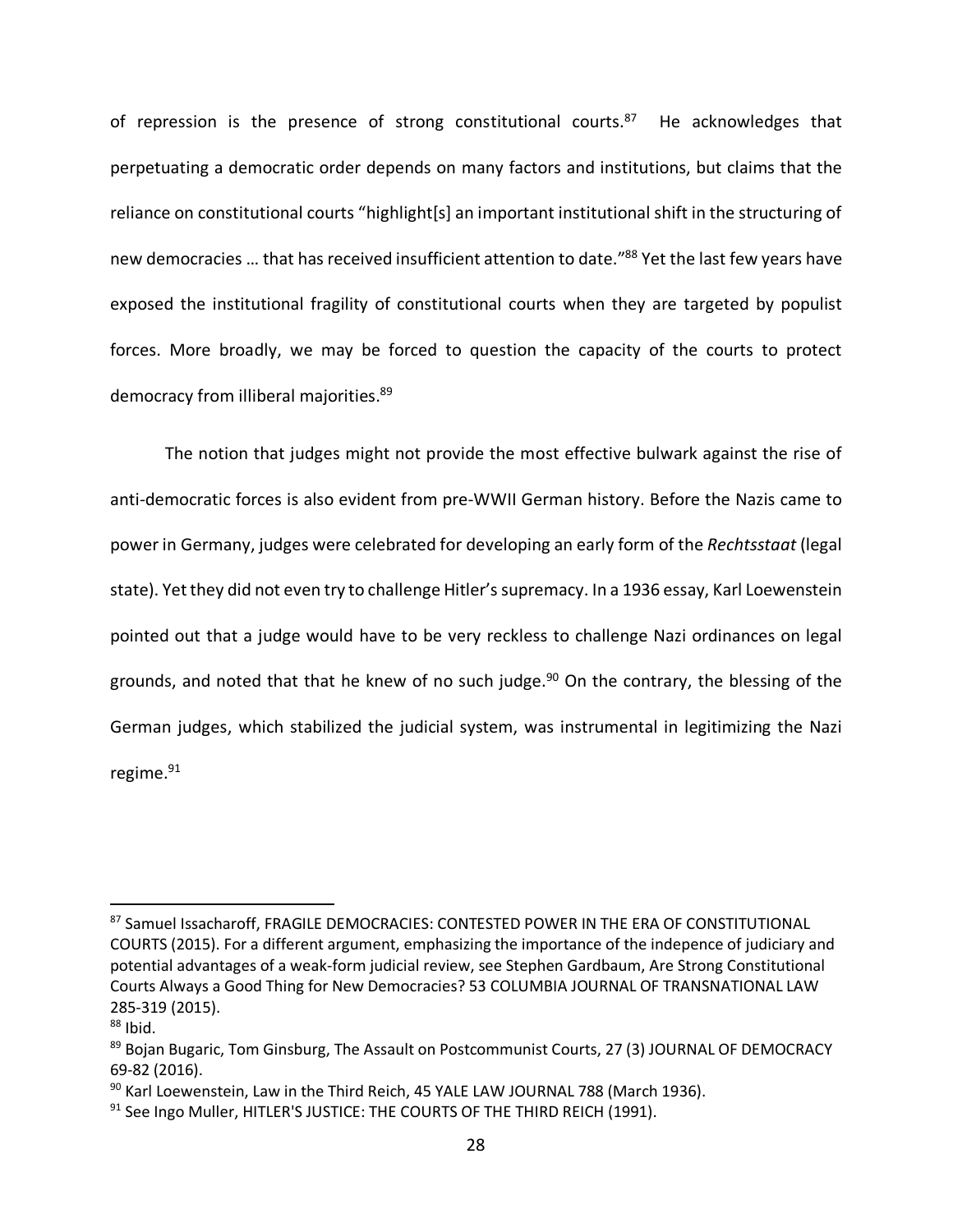In other words, when a strong authoritarian leader is in power, the rule of law might not be the most effective tool for curbing the power of the autocrat. It seems that a constitutional court alone is relatively weak against a powerful government determined to dismantle basic ruleof-law institutions, as in Hungary and Poland. In such a circumstance, there is little a constitutional court can do to stop the authoritarian drift. In retrospect, we see that the postcommunist reformers who put their faith in the courts were na¦ve. Constitutional courts and other rule-oflaw institutions in Central and Eastern Europe always lacked the necessary support of genuinely liberal political parties and programs, leaving the courts vulnerable to attacks from populists. In a recent comparative study of democratic backsliding, Daniel Ziblatt and Steven Levitsky argue that institutional safeguards like constitutional checks and balances are less effective in protecting democracy than we think. $92$  More important than institutional safeguards are the "unwritten democratic norms<sup>"93</sup> that reinforce democratic institutions. As essential informal norms they identify mutual toleration and forebearance (partisan self-restraint and fair play). Mutual toleration essentially means that competing political parties accept one another as legitimate rivals. Foreberaance is the opposite of "constitutional hardball" as defined by Mark Tushnet: playing by the rules but pushing against their bounds.<sup>94</sup> It entails a partisan self-restraint in using one's institutional prerogatives. The examples Ziblatt and Levitsky mention are the sparing use of the Senate filibuster, a bipartisan consensus on impeachement, or deference of the Senate to the president in nominating Supreme Court justices. Such informal social norms represent the "soft guardrails" of democracy, helping it avoid the extreme polarization and partisan fight to the death

<sup>92</sup> Levitsky, Ziblatt, supra note 17 at 7.

 $93$  Id at 8.

<sup>94</sup> Mark Tushnet, Constitutional Hardball, 37 THE JOHN MARSHALL LAW REVIEW 550, 523-53 (2004).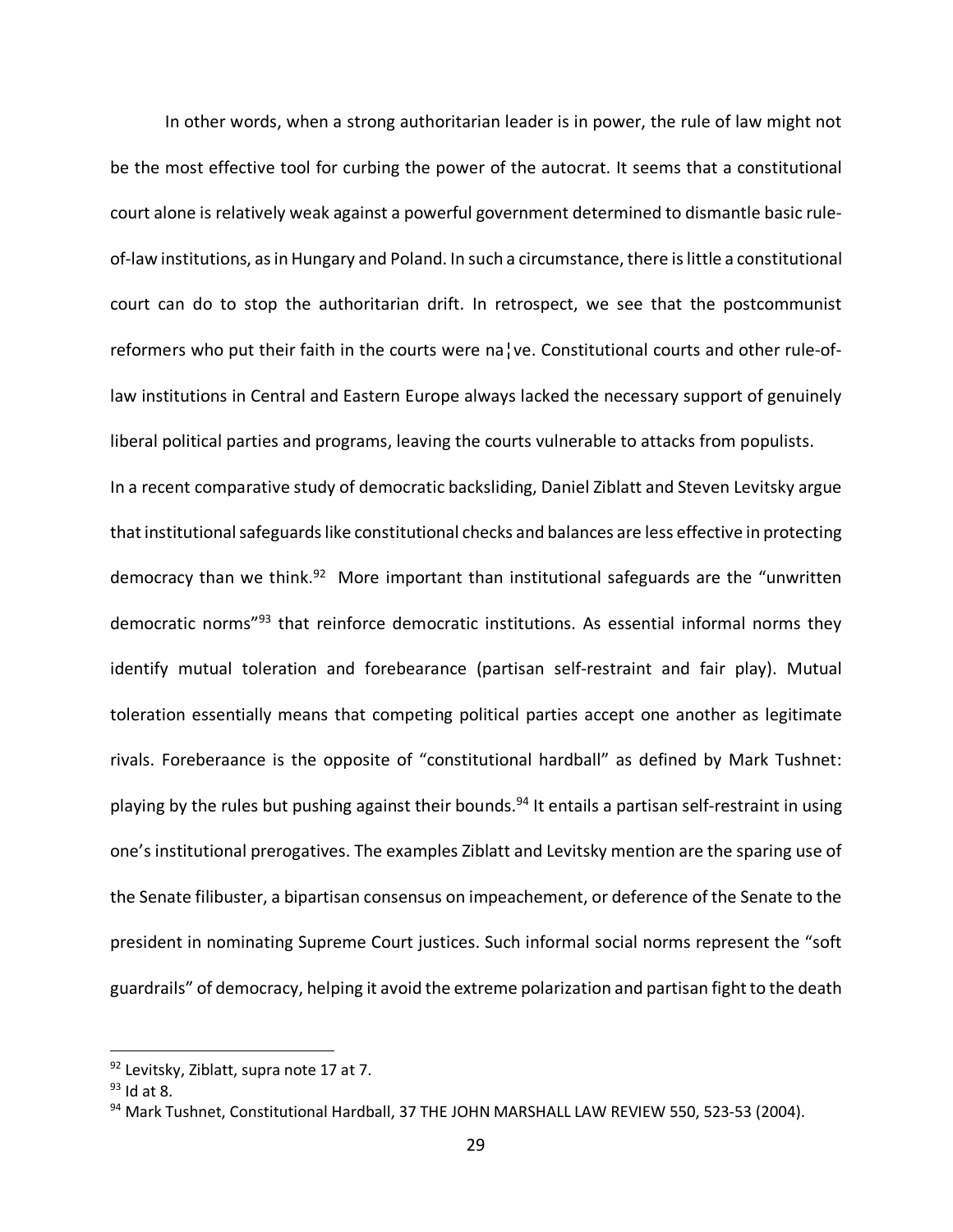that has destroyed numerous otherdemocracies around the world. In addition to informal democratic norms, political parties and civil society play a crucial role in the defense of constitutional democracy. Similarly, Aziz Huq and Tom Ginsburg argue that "the near-term prospect of constitutional liberal democracy hence depends less on our institutions than on the qualities of political leadership and popular resistance."95

As Larry Diamond argues, "[d]emocracies fail when people lose faith in them and elites abandon their norms for pure political advantage."<sup>96</sup> Diamond further argues that Juan Linz, in his classical work on this topic, *The Breakdown of Democratic Regimes*, <sup>97</sup> stressed two factors in the failure of democracy. The first one is the growth of "disloyal opposition"—politicians, parties, and movements that deny the legitimacy of the democratic system (and its outcomes), that are willing to use force and fraud to achieve their aims, and that are willing to curtail the constitutional rights of their political adversaries, often by depicting them as "instruments of outside secret and conspiratorial groups."<sup>98</sup> The second one was "semiloyal behavior" by parties and politicians willing "to encourage, tolerate, cover up, treat leniently, excuse or justify the actions of other participants that go beyond the limits of peaceful, legitimate … politics in a democracy."99 Building on Linz's work, Ziblatt and Levitsky develop a litmus test, consisting of four behavioral warning signs that can help us identify an authoritarian leader. They include a rejection or weak commitment to democratic rules of the game, denial of the legitimacy of political opponents, toleration or encouragement of violence, and readiness to curtail civil liberties and

- 
- $99$  Id

<sup>&</sup>lt;sup>95</sup> Hug, Ginsburg, supra note 18.

<sup>96</sup> Larry Diamond, It Could Happen Here, *The Atlantic*, October 19,2016.

 $^{97}$  Juan Linz, David Stepan, eds., THE BREAKDOWN OF DEMOCRATIC REGIMES 14-48 (1978).<br><sup>98</sup> Id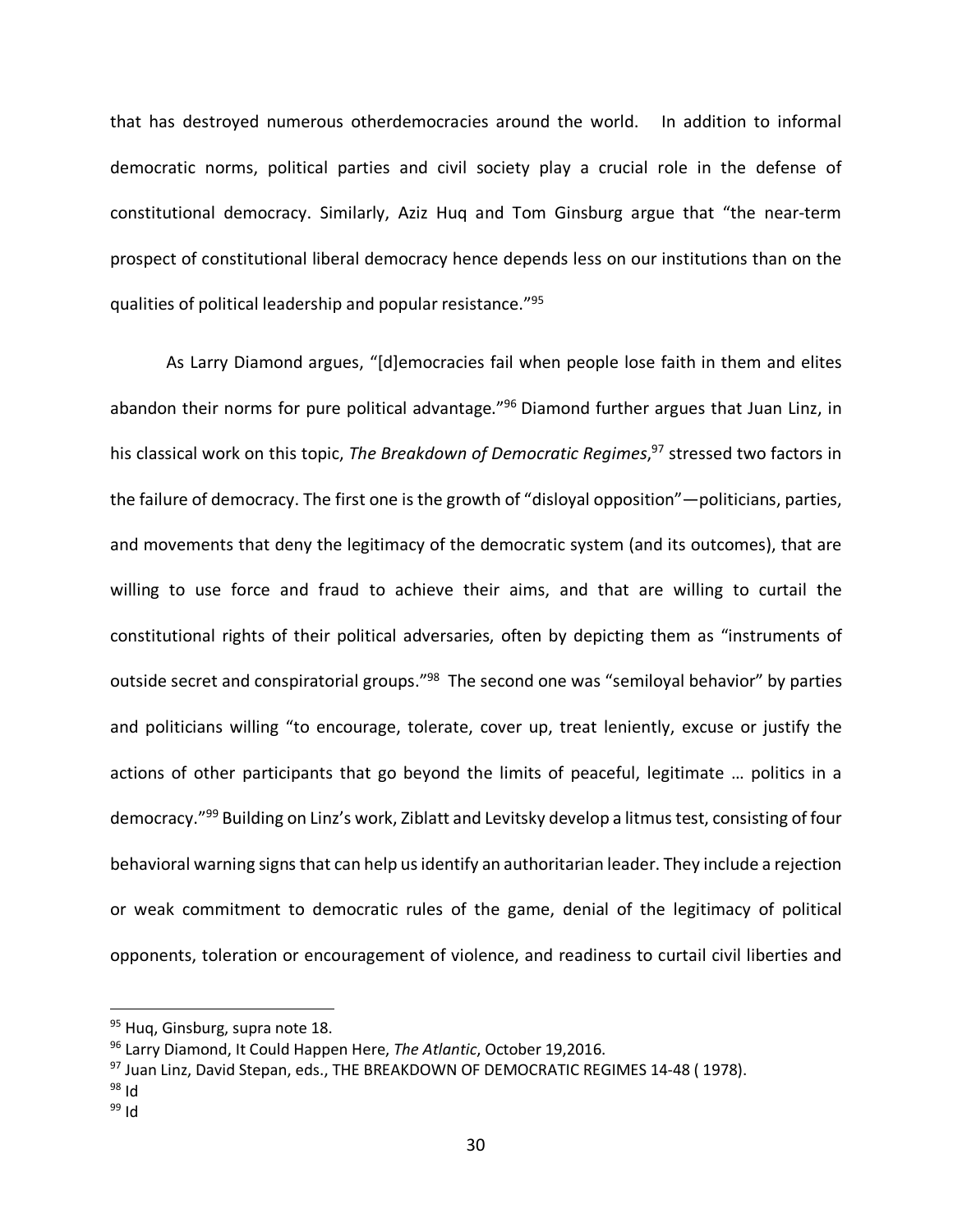media freedom. What is remarkable is how similar these warning signs are to usual strategies populists use to subvert democratic institutions.100

In the ECE context, Gabor Halmai provides an analogous predicament of the rule of institutions in post-communist Europe. He argues that

there is no strong normative commitment to democracy on a behavioral and attitudinal level, and there never has been; a broad and deep legitimation of constitutional democracy has never been achieved. This means that significant political actors, at both the elite and mass levels, are not convinced that liberal democracy is better for the society than all other imaginable alternatives.<sup>101</sup>

This is exactly what is happening in Hungary and, to a lesser extent, in Poland. In Hungary, increasing numbers of political leaders and citizens are willing to tolerate the authoritarian politics of Orban's government in exchange for better protection of their security, social benefits and political status. Poland is embarking upon such a journey. With the most recent package of legislation aimed at curtailing the independence of the Supreme Court, the PiS government has found itself on the banks of the Rubicon of Polish democracy.<sup>102</sup> The strength of the Polish opposition and vitality of Polish democracy are being tested here. If PiS gets its way, the gates for further backsliding of constitutional democracy in Poland will be wide open.

This is not to suggest, however, that during the early stage of the populist turn to authoritarianism, rule of law institutions are not important. The Polish case, where the opposition

 <sup>100</sup> Levitsky, Ziblatt, supra note 17 at 21-22.

<sup>101</sup> Gabor Halmai, The Decline of Liberal Democracy in the Europe's Midst, *Eurozine*, Sept.27, 2016.

<sup>102</sup> Rick Lyman, In Poland, An Assault on the Courts Provokes Outrage, *The New York Times*, July 19.2017.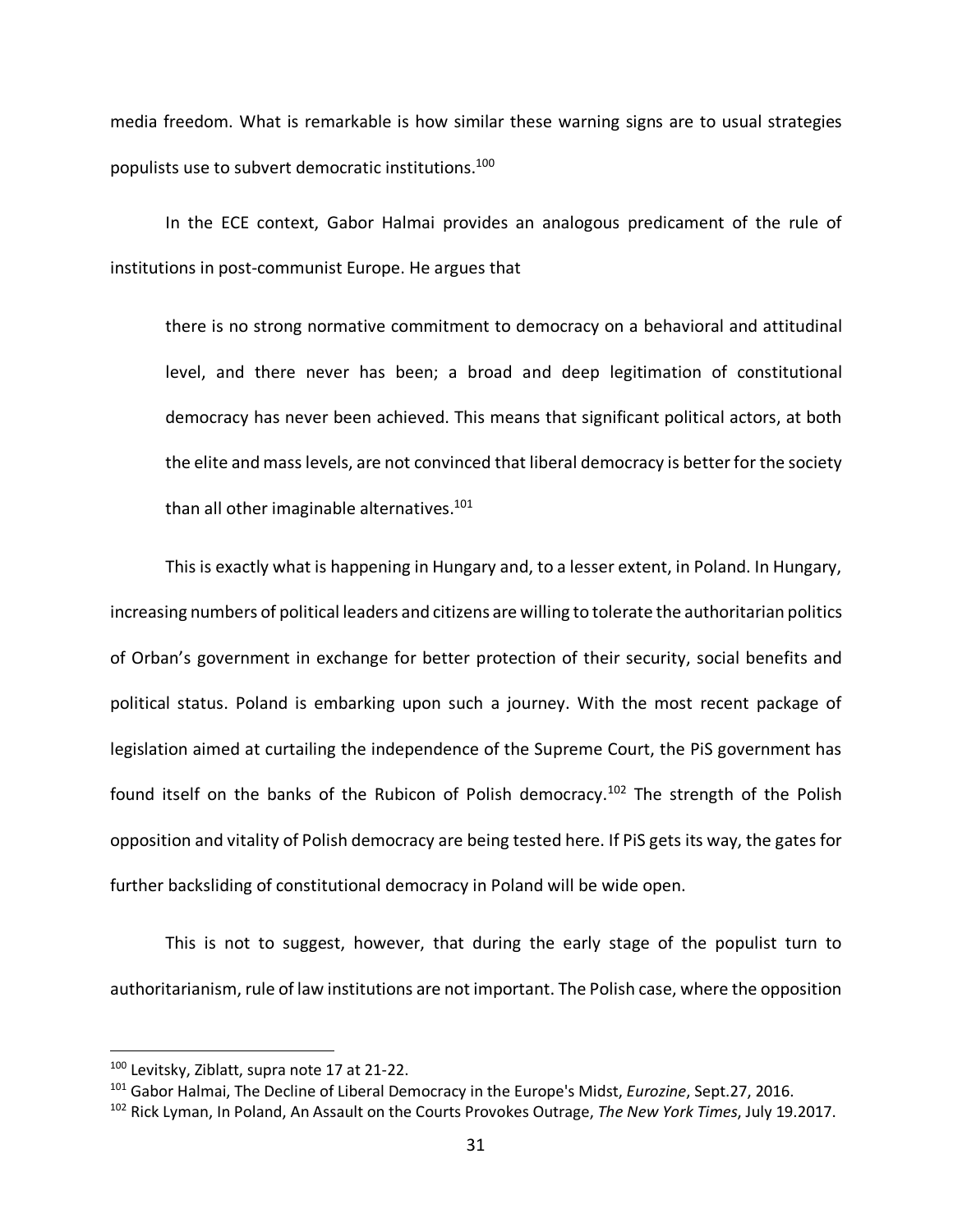to the new populist government is stronger than in Hungary, and where the new government has not fully yet dismantled all the foundations of the rule of law, is a litmus test for the capacity of rule of law institutions to prevent democratic backsliding. Two conclusions from this brief review of the literature emerge. One is that law has only a weak role in preventing a breakdown of constitutional democracy when democracy is not the only game in town and when democratic support for constitutional checks and balances is eroding. The second one shows that a constraining role of law differs in different stages of the rise of populism.

6. Conclusion

Whether this new trend of authoritarian ethno-populism in the region represents a clear break with the previous hegemony of liberal policies is too early to tell. Moreover, Jan Werner Müller argues that in ECE "something new is emerging: a form of illiberal democracy in which political parties try to capture the state for either ideological purposes or, more prosaically, economic gains."<sup>103</sup> He points to an alarming similarity of these new forms of democracy with Putin's "managed" democracy: "Like Moscow, the governments of these countries are careful to maintain their democratic facades by holding regular elections. But their leaders have tried to

<sup>&</sup>lt;sup>103</sup> Müller, supra note 25 at 15.